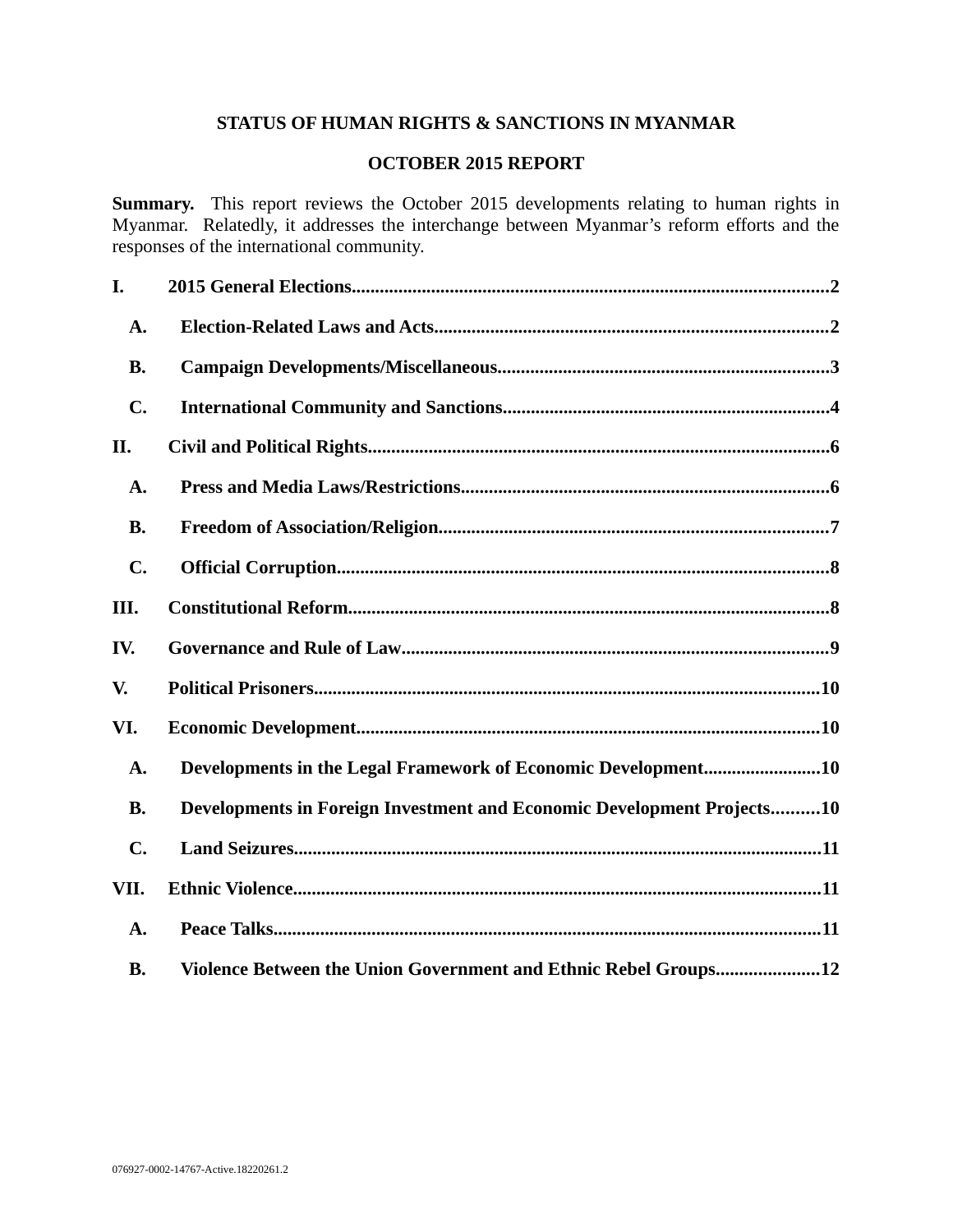### **I. 2015 General Elections**

### <span id="page-1-1"></span><span id="page-1-0"></span>**A. Election-Related Laws and Acts**

On October 13, the Union Election Commission ("UEC") proposed postponing the election to some of Myanmar's largest political parties.<sup>1</sup> However, the proposal caused an immediate outcry among democratic forces, and less than twelve hours later the UEC announced that the election would not be postponed. Earlier that day, the UEC had summoned ten political parties to discuss whether to delay the elections, citing natural disasters, regional instability, and a handful of other factors that had given election officials cause for concern about their ability to carry out a credible nationwide election.<sup>2</sup> Myanmar's main opposition party, the National League for Democracy ("NLD"), attended the meeting and objected to postponement, while the ruling Union Solidarity and Development Party ("USDP") and two other parties favored a delay.<sup>3</sup> Opposition candidates and analysts immediately suspected that the proposal had more to do with political reasons than logistical difficulties.<sup>4</sup>

Although the elections are moving forward as planned, they are not doing so without concern from organizations in Myanmar and international organizations.<sup>5</sup> A coalition of Myanma civil society organizations ("CSOs"), including the Myanmar Alliance for Transparency and Accountability (which includes more than 499 member organizations) and the National Network for Education Reform (which includes more than 200 member organizations), issued a joint statement voicing concern that the country's upcoming general election would not be free and fair and criticizing the UEC for failing to adequately address electoral issues.<sup>6</sup> The statement claimed that widespread errors in eligible voter lists would likely undermine the credibility of the elections, and accused the UEC of failing to take responsibility for inaccurate voter lists.<sup>7</sup> UEC director Kyaw Thu defended initial voter list errors, citing technical difficulties.<sup>8</sup> However, the reported errors so far have been significant.

An NLD candidate, Zarni Aung, claimed that nearly half the names on a voter list for a Mandalay city township should not be listed. <sup>9</sup> The Minister for Information, Ye Htut, said that the voter list errors were not fraudulent, but rather due to mere incompetence.<sup>10</sup> However, Zarni Aung said that a door-to-door survey of the constituency had found only 8,725 voters, 5,248 fewer than the 13,973 names listed.<sup>11</sup> Other officials and experts say it is hard to estimate how many people have been left off the voter lists, but agree that the number is likely to be in the tens of thousands.<sup>12</sup>

Concerns over voter lists have intensified as voting for the November 8 elections formally began October 29, with the opening of ballots for "advance voters."<sup>13</sup> Advance voters include those who cannot get to a polling station—such as the elderly, hospital patients, pregnant women and prison detainees—and will have ballot boxes taken to them by election officials.<sup>14</sup> Additionally, advance voters may include a broader category of voters who would be not be physically present in their home area on election day, such as soldiers and civil servants. The UEC said it does not know the total number of eligible advance voters.<sup>15</sup> Foreign observers have complained about the lack of scrutiny over advance voter lists, particularly among the armed forces and civil servants.<sup>16</sup> In an effort to improve transparency, the names of those who applied for advance votes will be displayed at the relevant polling stations.<sup>17</sup> Votes cast are to be delivered before stations open on November 8 and counted when the stations close.<sup>18</sup>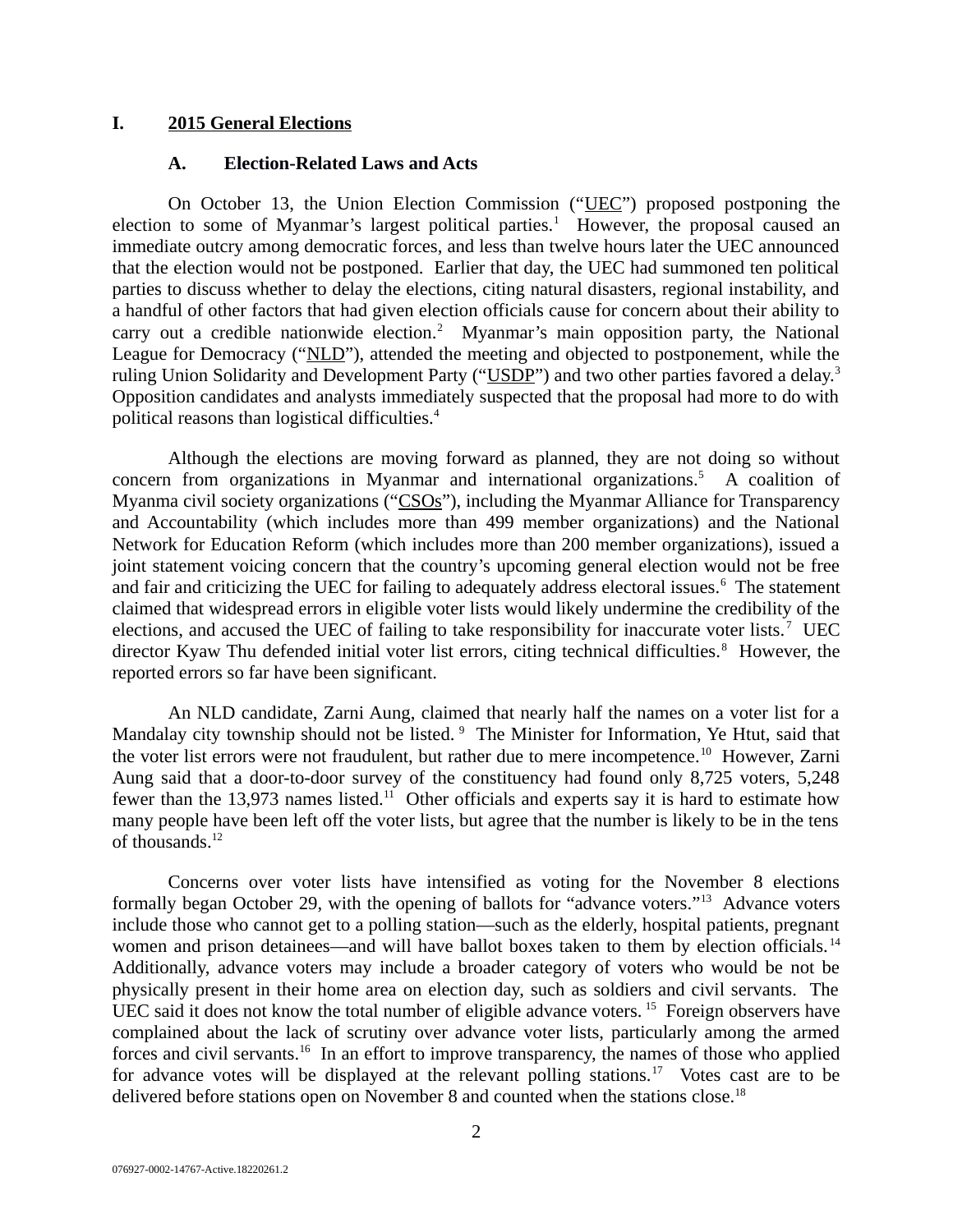The UEC announced on October 27 that it will publish a final version of the national voter list on November 5, extending the deadline for the final list by three days from the original date of November 2, and that anyone not included will be ineligible to vote. In light of the numerous concerns regarding inaccurate voter lists, Aung San Suu Kyi has urged residents in the many villages she has visited to check the list to make sure they are on it with their names spelled correctly to ensure they can vote.<sup>19</sup> To avoid losing votes unnecessarily, political parties such as the NLD are seeking to ensure that voters in their constituency know how to vote correctly and are demonstrating to voters during door-to-door campaigns what they have to do at the polling station. $^{20}$ 

In addition to voting list errors, there have been additional cancellations of voting in certain areas. In a statement released by the UEC, the commission said the general elections would be canceled entirely in two townships and several village-tracts in the Shan state.<sup>21</sup> Specifically, the statement declared that the Mong Hsu and Kyethi townships, eight village-tracts in the Tangyan township and 42 village-tracts in the Hopang township will not have the opportunity to vote because "there are not situations in those areas conducive to free and fair elections."<sup>22</sup> The UEC cited Article 10(f) of the Union Election Commission Law, which grants the UEC the authority to cancel or postpone elections in constituencies where either a natural disaster or regional instability inhibits election officials' ability to hold free and fair elections.<sup>23</sup> In a statement released on October 12, the UEC announced that the election would not be held in more than 400 village-tracts in Kachin, Kayin, Shan and Mon states, as well as 41 village-tracts in Pegu Division.<sup>24</sup>

Statements made by a co-founder of the Committee for the Protection of Nationality and Religion ("Ma Ba Tha") and the National Development Party ("NDP") raised concern about abuses of power, race and religion in campaigning. The NDP is Myanmar's fourth largest political party and was registered in July of 2015. <sup>25</sup> The chairman of the NDP, Nay Zin Latt, resigned from his post as an adviser to President Thein Sein shortly after making his intention to help set up the party known. <sup>26</sup> Parmaukkha, a co-founder of Ma Ba Tha said that the ruling USDP used its parliamentary majority to push through new laws in the belief that "Ma Ba Tha would help them get votes in the election."<sup>27</sup> The new Race and Religion Protection Laws include restrictions on religious conversion, polygamy and interfaith marriage, and also allow authorities to impose birth spacing requirements on a regional basis.<sup>28</sup> Critics have derided the laws for imposing on the rights of women and religious minorities, particularly Muslims.<sup>29</sup>

A USDP lawmaker and senior party official denied any connection to Ma Ba Tha.<sup>30</sup> Parmaukkha's description of Ma Ba Tha's role was also challenged by a Ma Ba Tha spokesman, Thurain Soe, who said his organization was grateful for the USDP's help in enacting the laws but was not supporting any party.<sup>31</sup> Election analysts note that Ma Ba Tha's influence in Buddhistmajority Myanmar might prove crucial in the election campaign, especially in rural areas where monastic authority is unquestioned.<sup>32</sup> Fearful of potential Ma Ba Tha intimidation, two senior NLD leaders told Reuters the NLD decided not to field any Muslim candidates for the general elections.<sup>33</sup>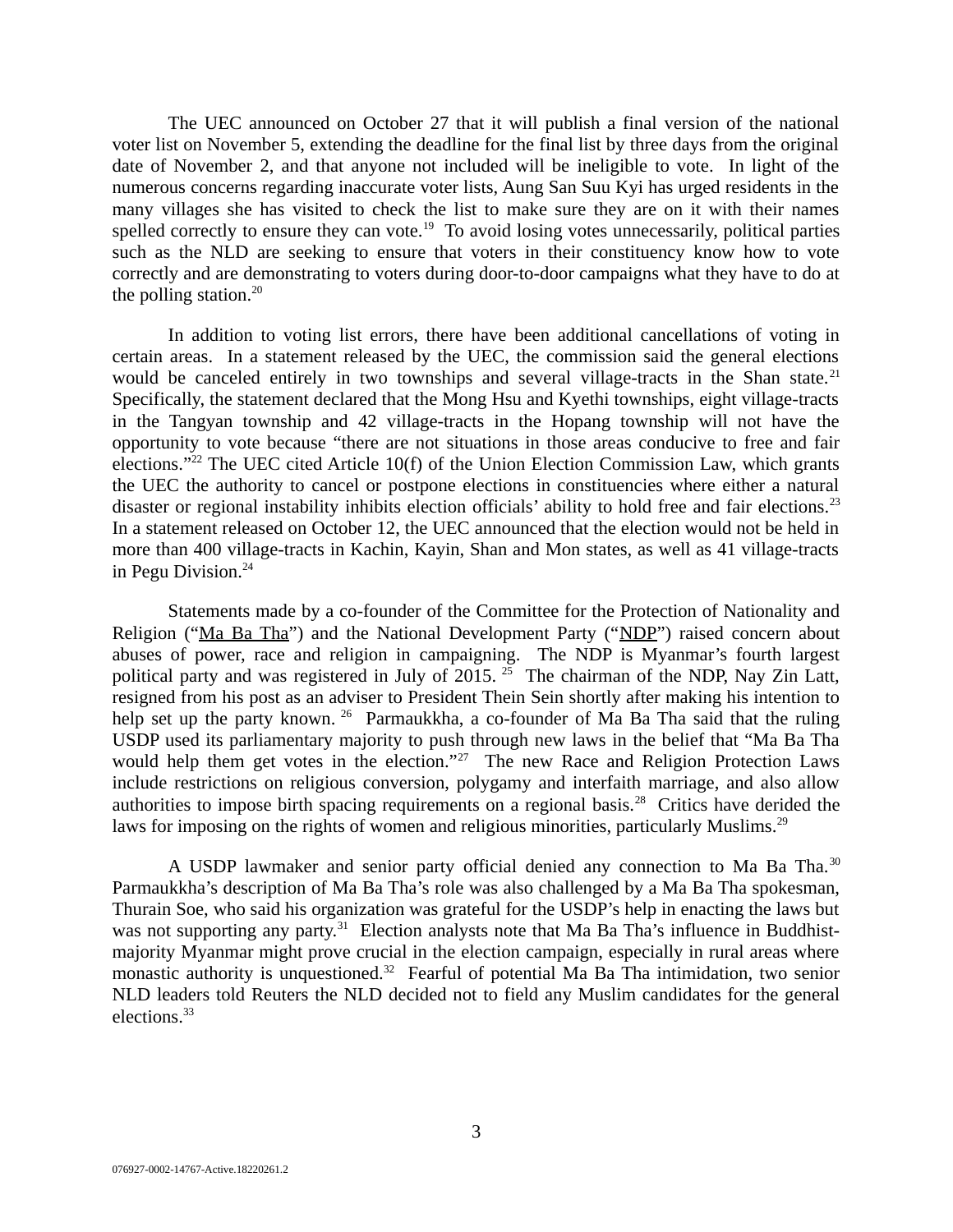### <span id="page-3-1"></span>**B. Campaign Developments/Miscellaneous**

Aung San Suu Kyi and her party have spent months canvassing the country on the mantra of "change," drumming up massive support in the lead-up to the November 8 general election.<sup>34</sup> However, in an unusual speech in his hometown of Ngapudaw on October 29, President Thein Sein suggested that those who want to see more change in Burma may as well choose communism.<sup>35</sup> "We have changed from a military regime to a democratic government elected by the people…What more change do you want?" asked President Thein Sein, adding, "If you want more, go for communism. Nobody wants communism, do they?" <sup>36</sup> The USDP has campaigned on the grounds of its experience and the reforms already rolled out under its charge, with the slogan "We Will Keep Doing Reform." <sup>37</sup> Yangon-based political analyst Yan Myo Thein said the Myanmar public is largely unconvinced of the USDP's claims of sweeping accomplishments; while things have certainly changed, he said, many reforms have been insignificant.<sup>38</sup> Yan Myo Thein further noted that the Myanmar electorate still wants more change on large political issues such as constitutional reform and anti-corruption measures.<sup>39</sup>

Myanmar's Commander-in-Chief, Snr-Gen Min Aung Hlaing, has cautioned military personnel and their families to support the "correct" candidates in the November 8 general election and advised a vote for candidates "who can protect race and religion" and is free from foreign influence.<sup>40</sup> Although his remarks did not mention any specific candidates in his speech, they were likely a reference to Aung San Suu Kyi, who was married to a British national and whose children are British citizens.<sup>41</sup>

In recent weeks, Aung San Suu Kyi shifted her election campaign to Rakhine state, a region that presents the most formidable challenge for the NLD due to its sectarian conflict between Rohingya Muslims and hard-line Buddhists.<sup>42</sup> While Aung San Suu Kyi enjoys support in most parts of Myanmar, the Rakhine state constituency holds less favorable views of the NLD. <sup>43</sup> On the one hand Aung San Suu Kyi has been criticized for being largely silent over the widespread discrimination and violence faced by the Rohingyas, while on the other hand Ma Ba Tha supporters have accused her of being pro-Muslim for making statements in support of the Rohingyas. <sup>44</sup>

Shwe Mann, former chairman of the USDP who was ousted in August by party conservatives, has been mounting a comeback campaign ahead of the elections, setting the stage for a likely presidential bid that will add to the unpredictability of the elections.<sup>45</sup> As campaign workers have canvassed Shwe Mann's home district in an attempt to regain his political standing, some analysts have predicted that his candidacy could split voters in favor of USDP and ultimately help the opposition NLD. <sup>46</sup>

# <span id="page-3-0"></span>**C. International Community and Sanctions**

Preparations for the upcoming elections have been observed by United Nations and the United States.<sup>47</sup> The UN special rapporteur on human rights in Myanmar, Yanghee Lee, told the United Nations that she is not convinced the coming election will be free and fair. <sup>48</sup> Lee criticized the candidate scrutiny process for being non-transparent and for the seemingly arbitrary disqualification of dozens of candidates.<sup>49</sup> She called attention to the disqualification of a reported 61 candidates, the majority being Muslims, on grounds related to their citizenship or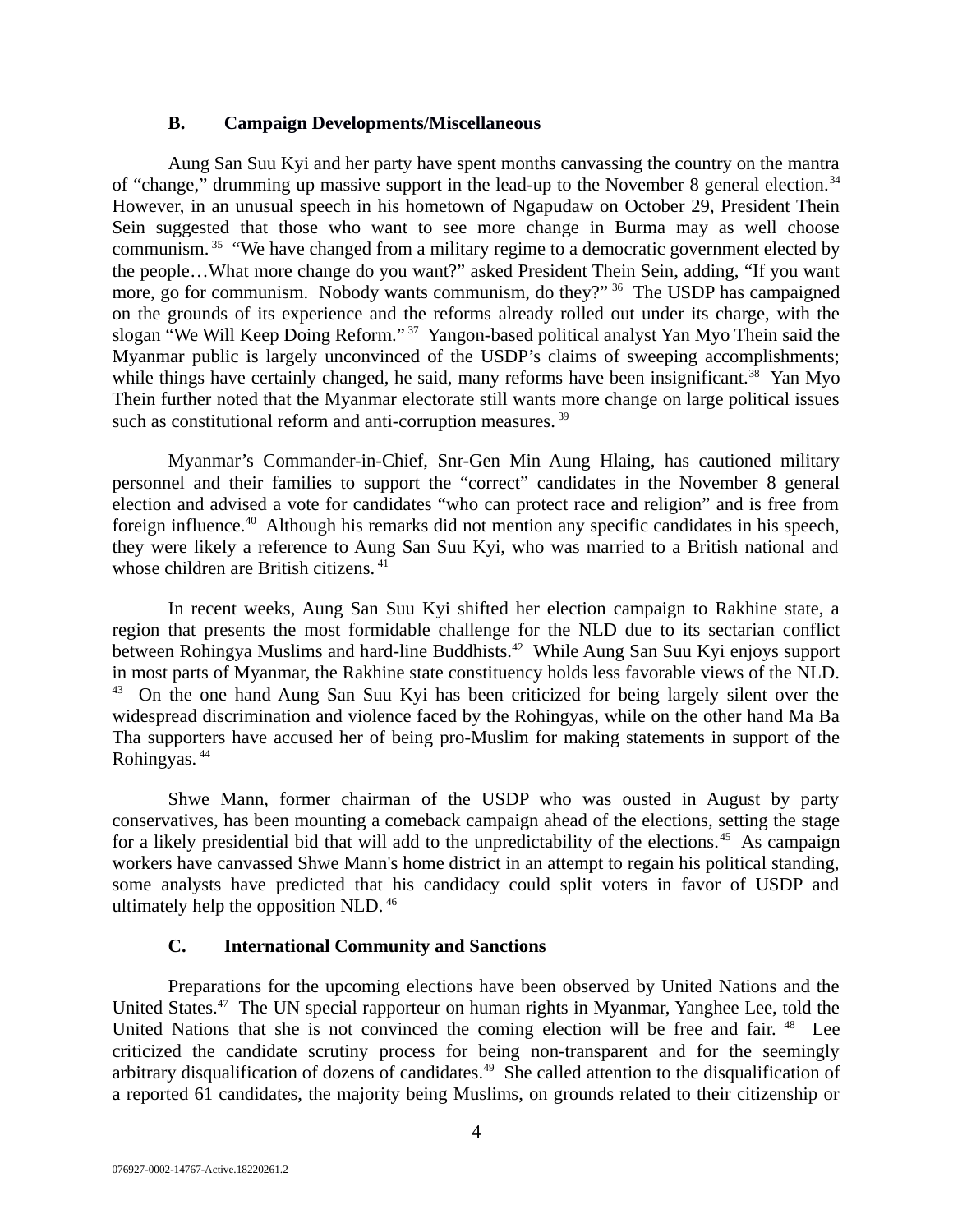the citizenship of their parents. $50$  While 11 candidates were reinstated, many remained disqualified.<sup>51</sup> Lee was also critical of the advanced voting system, particularly of the fact that it will not be open to observers.<sup>52</sup> Myanmar's ambassador to the UN, Kyaw Tin, reportedly rejected Lee's report as inaccurate, distorted and misleading.<sup>53</sup>

An aide to U.S. President Barack Obama, Deputy National Security Advisor Ben Rhodes, reiterated the United States' call for an inclusive, credible and transparent election, while touching on a number of "concerns" that could impact U.S. policy if the election does not go smoothly. <sup>54</sup>

Chief among those is the infusion of religion in politics. Rhodes told reporters at the end of his visit that "there's a sense of potential insecurity that could lead to violence or instability." <sup>55</sup> Beyond the disenfranchisement of hundreds of thousands of Muslims in western Myanmar, Rhodes said he was informed of "activities" and "language" that had become "more extreme in terms of incitement against religious minorities," but did not explicitly mention the rise of Ma Ba Tha. $56$ 

The Carter Center, which is one of a number of international election observation missions accredited by Myanma authorities, published its assessment of the campaign period leading up to Myanmar's general election, concluding that issues remain over political space, disenfranchisement and observer access to advance votes.<sup>57</sup>

In its statement on the election campaign period, covering events through October 20, the Carter Center said that while pre-election activity had been largely peaceful, observers were informed of a number of incidents of intimidation and physical attacks against political party members.<sup>58</sup> As of October 20, the Carter Center was aware of 40 complaints submitted to election commissions nationwide, including four related to Ma Ba Tha's misuse of religion during the campaign period.<sup>59</sup> Complainants had not yet received any official responses to those disputes, the report said.<sup>60</sup> They were also aware of 94 campaign-related incidents reported to the police.  $61$  Cases were opened for 78 of those complaints, and 62 are pending investigation.  $62$ At least five cases involved physical attacks against members of the NLD.<sup>63</sup> Physical attacks against party members reportedly have continued, although whether the attacks are politically motivated is sometimes unclear. For example, on October 29, an NLD lawmaker and two other party members were injured in an attack by assailants, at least one of whom was armed with a sword. $64$  According to the assailants, the attack was sparked by a fight with the party members while they were buying betel quid.<sup>65</sup>

The Carter Center also reported its concerns regarding disenfranchisement.<sup>66</sup> In addition to the "larger than expected" number of villages where voting has already been canceled, the Carter Center noted the disenfranchisement occurring in Rakhine State, where hundreds of thousands of stateless Rohingya Muslims lost their right to vote earlier this year despite being allowed to participate in previous polls. $67$ 

The Carter Center did note that dispute resolution bodies established by the UEC were found to have been "effective in resolving some issues."<sup>68</sup> The center stressed the need for timely resolution of election-related disputes and reiterated its request to observe advance voting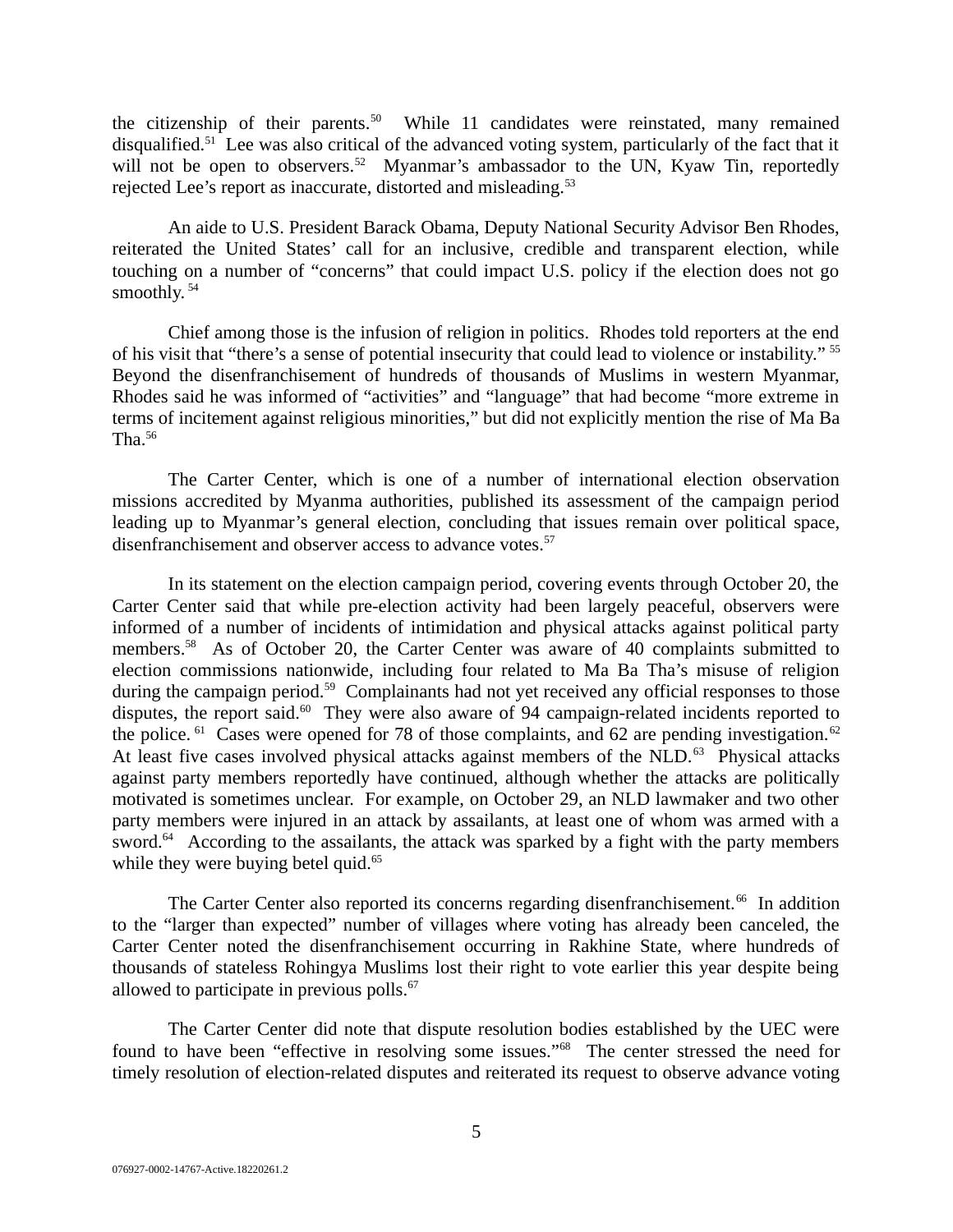procedures, including ballots cast by the military and other security forces, referring to the denial of access as "unfortunate." <sup>69</sup>

The Carter Center issued a number of recommendations to the government and the UEC, including the release of two activists recently arrested for sharing satirical content on social media.<sup>70</sup> Since the end of the reporting period, two other citizens have been charged under the same provisions.<sup>71</sup>

### **II. Civil and Political Rights**

#### <span id="page-5-1"></span><span id="page-5-0"></span>**A. Press and Media Laws/Restrictions**

The UEC sent a stern message to the media on October 19, urging outlets to avoid "biased news reporting" as the general election nears.<sup>72</sup> The commission denounced a BBC broadcast interview claiming that the ruling party had bribed voters, but received widespread criticism for issuing such a statement.<sup>73</sup>

The Irrawaddy's Myanma language website was hacked twice in mid-October.<sup>74</sup> In the first instance, the site was shut down by the hackers and left inaccessible for several hours.<sup>75</sup> In the second instance, the hackers posted a falsified news story concerning the health of Aung San Suu Kyi, claiming the NLD chairwoman had ovarian cancer and quoting her doctor.  $76$  The forged article appeared designed to discredit the NLD leader, casting invented dispersions over relationships between Aung San Suu Kyi and other male members of her party.<sup>77</sup> While the hackers' motives are unknown, the cyber-attack comes at a time of heightened political tensions in the country, four weeks out from the November 8 general election.

According to a new report from Freedom House, a nascent move towards internet freedom in Myanmar has stalled in the wake of military and political pressure on users.<sup>78</sup> The US-based human rights watchdog's annual 'Freedom of the Net' report, released on Wednesday, said that authorities had taken a heavy-handed approach to the publishing of online material during protests, clashes between the military and ethnic armed groups and in the lead-up to the Nov. 8 general election.<sup>79</sup> According to the report, the government has engaged in a "deliberate…campaign to marginalize balanced and dissenting voices" through tactics such as economic pressure on independent media, manipulative political commentary and tacit encouragement of nationalistic hate speech against the Muslim minority.<sup>80</sup> Freedom House noted that, despite recent liberalization of the sector, a number of military and government-linked figures retained significant financial stakes in telecommunications companies. <sup>81</sup>

A 25 year-old woman was arrested and brought to trial in the Ayeyarwady Region for a Facebook post which implied that military personnel had refashioned their uniforms to match the clothes worn by Aung San Suu Kyi.<sup>82</sup> The post included a photo collage of Aung San Suu Kyi wearing a green traditional *htamein* alongside Commander-in-Chief Snr-Gen Min Aung Hlaing and other military service personnel donning newly redesigned uniforms in a similar color. <sup>83</sup> The post satirically claimed that "[the soldiers] like the color of the *longyi* of Aunti Suu [Aung San Suu Kyi], so they had it tailored and are now wearing it." 84 The author, Chaw Sandi Tun, was charged under Article 34(d) of Myanmar's Electronic Transactions Law, which outlaws altering digital information in such a way that would defame "any organization or any person"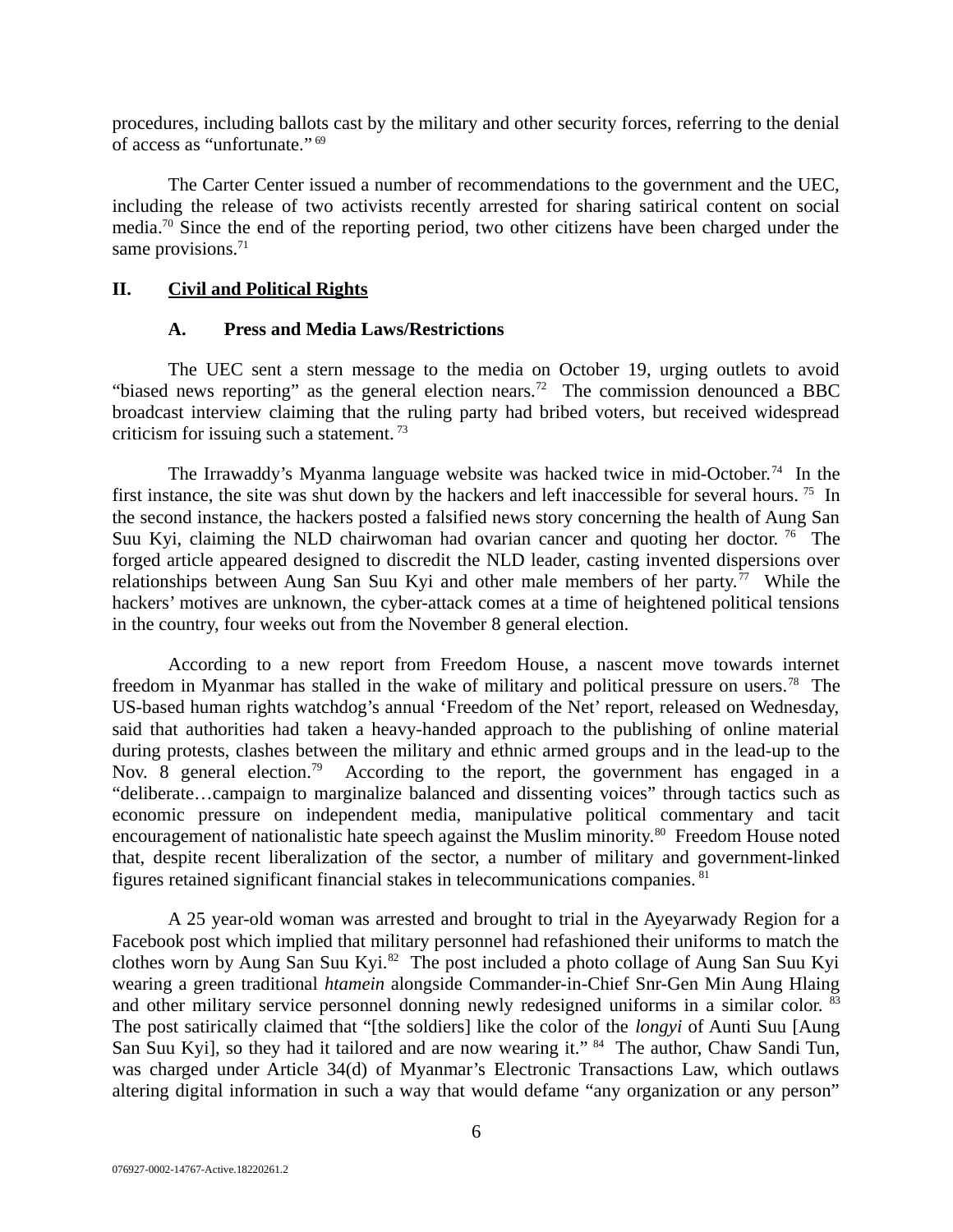and carries penalties of up to five years in prison. <sup>85</sup> According to reports, it is considered an insult in Myanmar's conservative culture to imply that a man would wear *htamein*, the woman's version of the traditional Myanma sarong known as *longyi*. <sup>86</sup> There have been several other arrests for charges of defamation on Facebook, including the case of Patrick Khum Jaa Lee, who was arrested in October for a Facebook post that showed a photo of Snr-Gen Min Aung Hlaing being trampled on by a man in traditional Kachin attire.<sup>87</sup> Khum Jaa Lee was denied bail and is being held in Yangon's notorious Insein Prison.<sup>88</sup>

### <span id="page-6-0"></span>**B. Freedom of Association/Religion**

On October 15, Aung San Suu Kyi visited conflict-ridden Rakhine state for the first time and was greeted by ethnic Rakhine and local Muslims.<sup>89</sup> Speaking at a rally on October 17, she called on voters not be influenced by divisions of race and religion. $90$  When asked whether the NLD would favor Bengalis (as the persecuted Rohigya minority are known), Aung San Suu Kyi stated that she was not afraid to ask where her party's canvassing has broken the law: "If [my critics] have enough courage to accuse me, they should do so lawfully and through official channels… I am wary that using race and religion to sway voters is happening across the country."<sup>91</sup>

On October 21, Interfaith for Children issued a joint declaration signed by religious leaders of the Buddhist, Christian, Hindu, and Muslim communities, and subsequently lauded by UNICEF, calling for the respect of religious freedom and tolerance as requisite conditions for every child to develop to his/her full potential.<sup>92</sup> In the statement—the first issued by the group since April 2014—the religious leaders reaffirmed their commitment to respect each other's faiths and to promote interfaith dialogue among each other to achieve unity in diversity.<sup>93</sup> Coauthor Nyanissara, the Chancellor of Sitagu International Buddhist Academy, called for "everyone to live harmoniously in co-existence with other religions in Myanmar based on Five principles for Peaceful Co-existence." <sup>94</sup> The five principles were to "abide by establishing mutual understanding in each other…abide by establishing mutual respect in each other…abide peacefully without interference in each other religion…abide peacefully by avoiding violence… [and] abide peacefully by co-existing with great tolerance." <sup>95</sup> With the declaration of these five principles, Nyanissara urged all faiths living in Myanmar to have great tolerance and to try to live peacefully in unison. <sup>96</sup>

On October 26, Foreign Policy magazine published an article entitled "Monks, PowerPoint Presentations, and Ethnic Cleansing" about the state of religious persecution and ethnic cleansing in Myanmar over the past four years.<sup>97</sup> The article noted that Al Jazeera would air a documentary the same week entitled the "Genocide Agenda", condemning the Myanmar government for its role in promoting anti-Muslim sentiment and focusing on the discovery of a memo, allegedly circulated among township administrators in every state in Myanmar in September 2013, that instructed officials to make "necessary preparations" against a supposed Muslim conspiracy to rape Buddhist women and start riots across the country.<sup>98</sup>

On October 29, corresponding with the release of the Al Jazeera documentary, Fortify Rights released a 78-page legal report entitled "Persecution of Rohingya Muslims", which was compiled in conjunction with Allard K. Lowenstein International and Human Rights Clinic at Yale Law School over a period of three years and is the first report to apply the law of genocide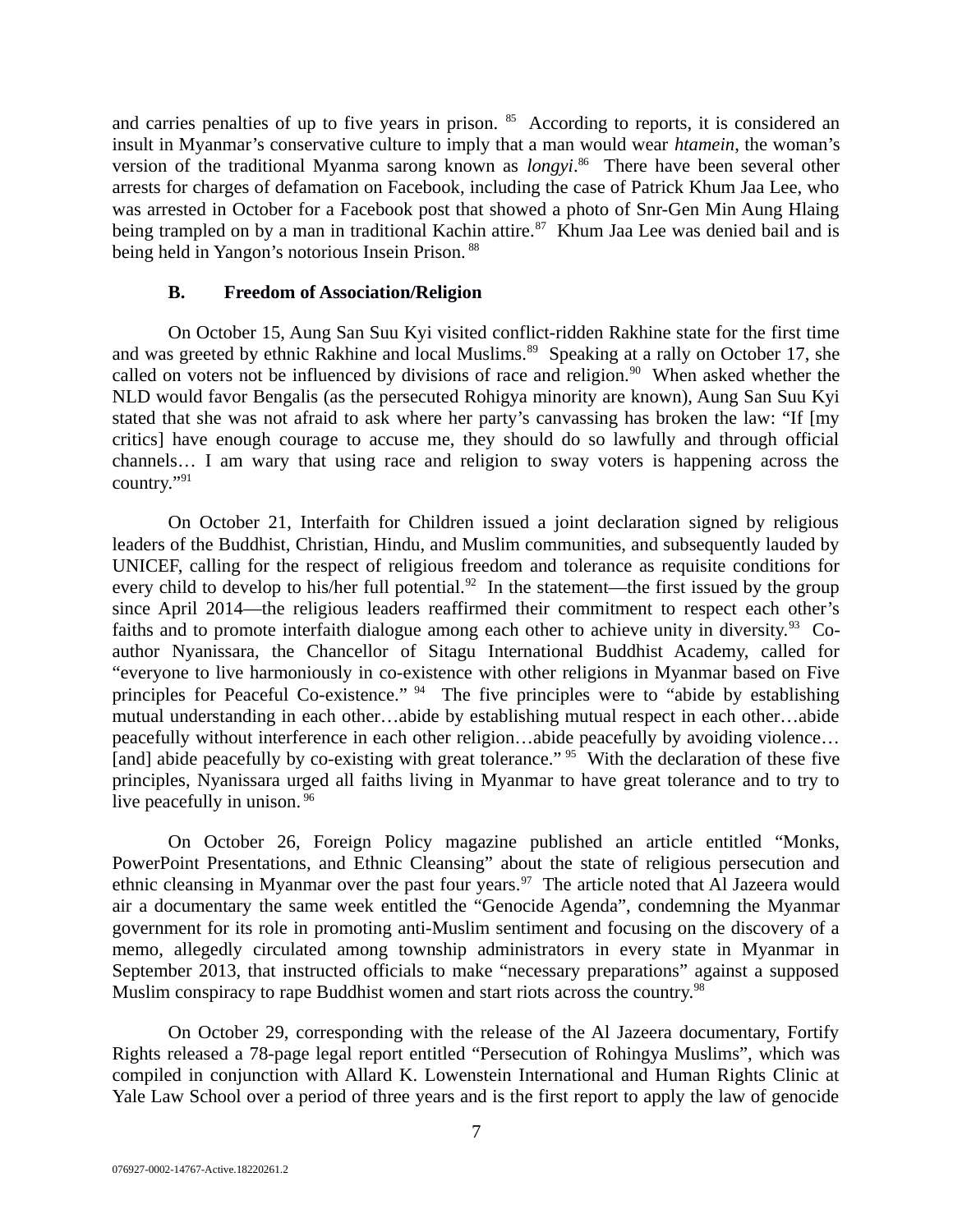to the situation of the Rohingya in Myanmar.<sup>99</sup> The report calls for the UN Human Rights Council to establish a Commission of Inquiry (COI) into international crimes committed against the Rohingya in Myanmar.<sup>100</sup> Minister of Information Yet Htut responded that the government of Myanmar "rejects the accusation [of the Al Jazeera investigation and the Fortify Rights report] completely" and claimed that the reports were intentionally released before the elections to complicate the situation in Rakhine state.<sup>101</sup>

Also on October 29, Yanghee Lee, the UN special rapporteur on human rights in Myanmar, urged Myanmar's Election Commission to establish an independent process to review the disqualification of candidates—including many Muslims—in the upcoming November election.<sup>102</sup> She urged the government to ensure full respect for freedom of expression, assembly and association—and to halt the arbitrary arrests and disproportionate sentences given to those exercising their civil rights.<sup>103</sup> In response, Myanmar's UN Ambassador Kyaw Tin told the UN General Assembly that the Lee's allegations were false and that the government was already committed to a free, fair, and transparent election.<sup>104</sup>

### <span id="page-7-1"></span>**C. Official Corruption**

A Global Witness report issued in October claimed that despite the country's claims of reform, Myanmar's jade industry continues to be controlled by the same military elites, U.S. sanctioned drug lords and crony companies that have long controlled Myanmar's natural resources.<sup>105</sup> According to the Global Witness report, companies owned by the family of former dictator Than Shwe and other notorious figures are reaping vast profits from the jade business, which is the country's most valuable natural resource.<sup>106</sup> Meanwhile, very little revenue reaches people of Kachin State, the site of the Hpakant jade mines, or the broader population of Myanmar.<sup>107</sup> Global Witness estimates that the value of illegal jade trade amounted to as much as US\$31 billion in 2014, which constituted almost half of Myanmar's GDP.<sup>108</sup>

### <span id="page-7-0"></span>**III. Constitutional Reform**

In late October, candidates from the USDP led a series of rallies in the Mandalay region, seeking to convince voters that they represent the party of reform.<sup>109</sup> The Speaker of the Upper House, Khin Aung Myint, claimed that the USDP "led the drawing of [the Constitution], so it was the USDP that began reforms," and that the USDP drafters of the Constitution did so "with the intention of ceding power according to the law, sacrificing their self-interest."<sup>110</sup> These comments echoed the party's campaign position that it brought democracy to Myanmar and needs to be involved in the continued transition in order to maintain a semblance of stability.<sup>111</sup>

In an October 7 interview broadcast by the India Today television channel, Aung San Suu Kyi stated that "if the NLD wins the elections and we form a government, I am going to be the leader of that government whether or not I am the president."<sup>112</sup> The 2008 constitution effectively bars Aung San Suu Kyi from the presidency because her children are foreign nationals. In her interview statement, however, Aung San Suu Kyi added "Should you have to be president to lead a country?" <sup>113</sup> Ko Jimmy, a leader of 88 Generation, said he believed Aung San Suu Kyi would have the power of "spiritual influence" over the next president. <sup>114</sup> "She will have the power given by the people so she will have influence over the government," he stated. <sup>115</sup> NLD spokesperson Win Htein further defended Aung San Suu Kyi's stance and pointed to her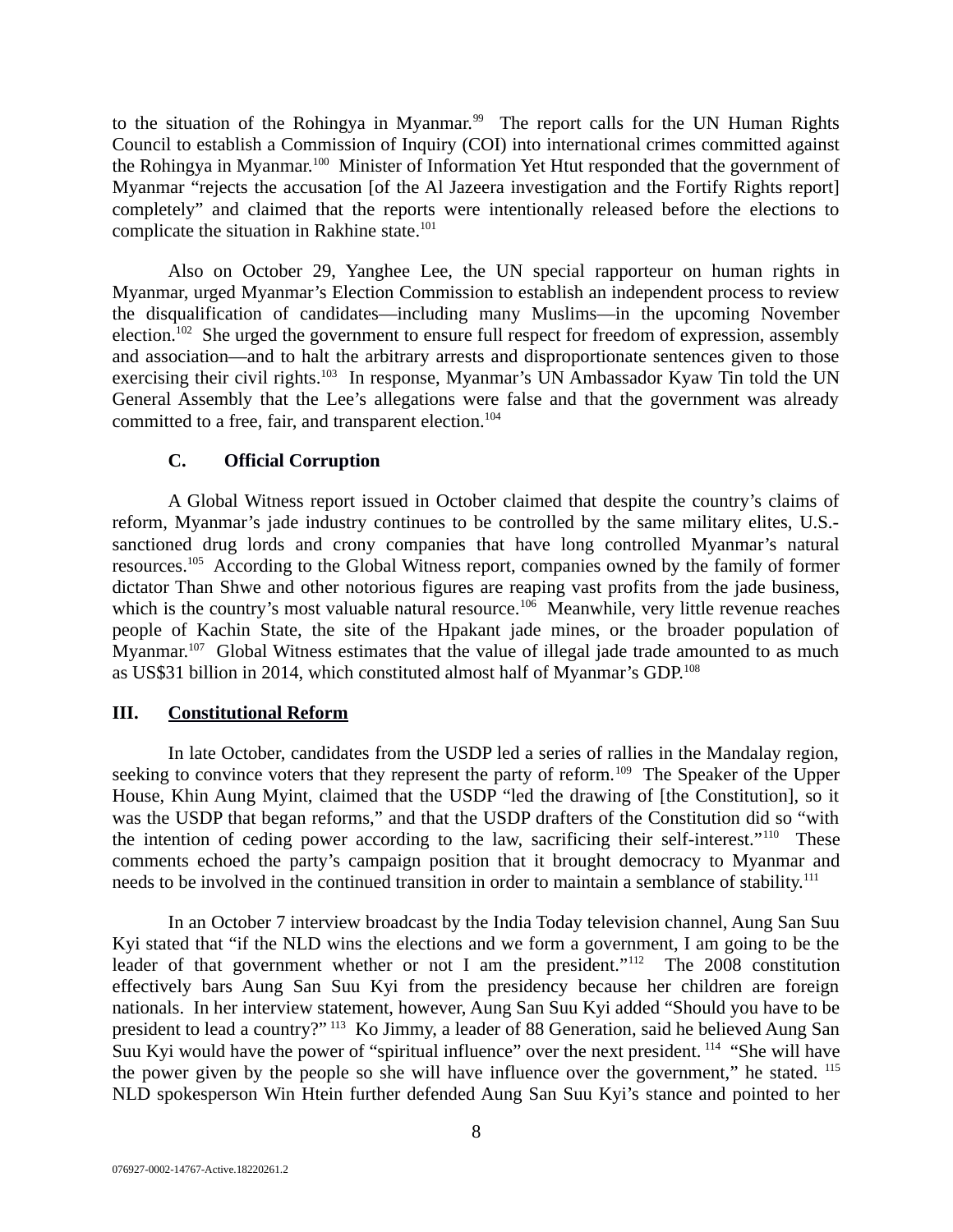unchallenged authority in the NLD party.<sup>116</sup> "She manages every important decision in the party, so she will lead a government of the party. Whoever is called president, she will manage that person," he said. <sup>117</sup>

In the same October 7 interview, Aung San Suu Kyi called for constitutional reform to allow civilian authorities to have democratic authority over the armed forces.  $^{118}$  Although she recognized that many in the military would not welcome such a change, Aung San Suu Kyi added that she believes "there are many members of the army who want what is best for the country, and if we can agree with one another what would be best for the country, we can come to some arrangement." 119

#### <span id="page-8-0"></span>**IV. Governance and Rule of Law**

Ahead of next month's elections, *The Economist* presented a look at what it would take for Aung San Suu Kyi's NLD to secure a decisive victory at the polls.<sup>120</sup> Since the army is guaranteed one quarter of all parliamentary seats, any party looking to govern from a majority position would need to win just over two-thirds of the remaining seats.<sup>121</sup> While the NLD may be confident in its ability to secure the popular vote, whether it will be able to make it past the finish line with a majority of seats is questionable, particularly as smaller parties made up of ethnic minorities seem poised to nip away at the voting base.<sup>122</sup> In addition, supporters of the NLD have accused the incumbent USDP of buying votes, and the NLD has been sustaining attacks from staunchly Buddhist opponents—in particular, the controversial and outspoken monk Wirathu—painting the NLD as a party pandering to Myanmar's Muslim minority at the expense of its Buddhist majority.<sup>123</sup> Further muddying the waters of electoral augury are the large numbers of potentially disenfranchised voters, such as the Rohingya, as well as potential discrepancies with or omissions from the registered voter lists.<sup>124</sup> In brief, it is uncertain whether any party will manage an authoritative majority, and it is likely that post-election coalitions may be formed once the dust settles.

The *Daily Eleven* published an editorial lamenting the high rate of violent crime in recent years, pinning the blame on the country's weak rule of law.<sup>125</sup> According to the editorial, which claims to have drawn its statistics from official sources, documented instances of murders and rapes together have numbered approximately 2,000 for the last three full years, with burglaries more than double that number.<sup>126</sup> Particularly troubling is the brazen nature of some of the crimes, which include the killing of police officers who were in pursuit of two separate fleeing criminals; the fugitives had allegedly previously been released from custody under presidential pardon, drawing the ire of critics who believe President Thein Sein's official pardons are in part responsible for the increase in crime.<sup>127</sup> Looking at recent pardons in further detail does not provide any concrete link between the release of prisoners over the last few years and an increase in crime, but some inferences can be made: roughly 50,000 prisoners were pardoned in the last five years, with the latest pardon releasing a number of government officers imprisoned for corruption and embezzlement, people jailed for their participation in religious conflicts, and some 155 Chinese citizens sentenced to life imprisonment for illegal logging (some received additional sentencing for drug smuggling) but released only days after; those *not* released under the most recent pardon include many journalists, student protestors and political activists, with only 13 political prisoners restored to freedom.<sup>128</sup> While it is inaccurate to draw broad assumptions from this small set of data, the information presented by the *Daily Eleven* does lend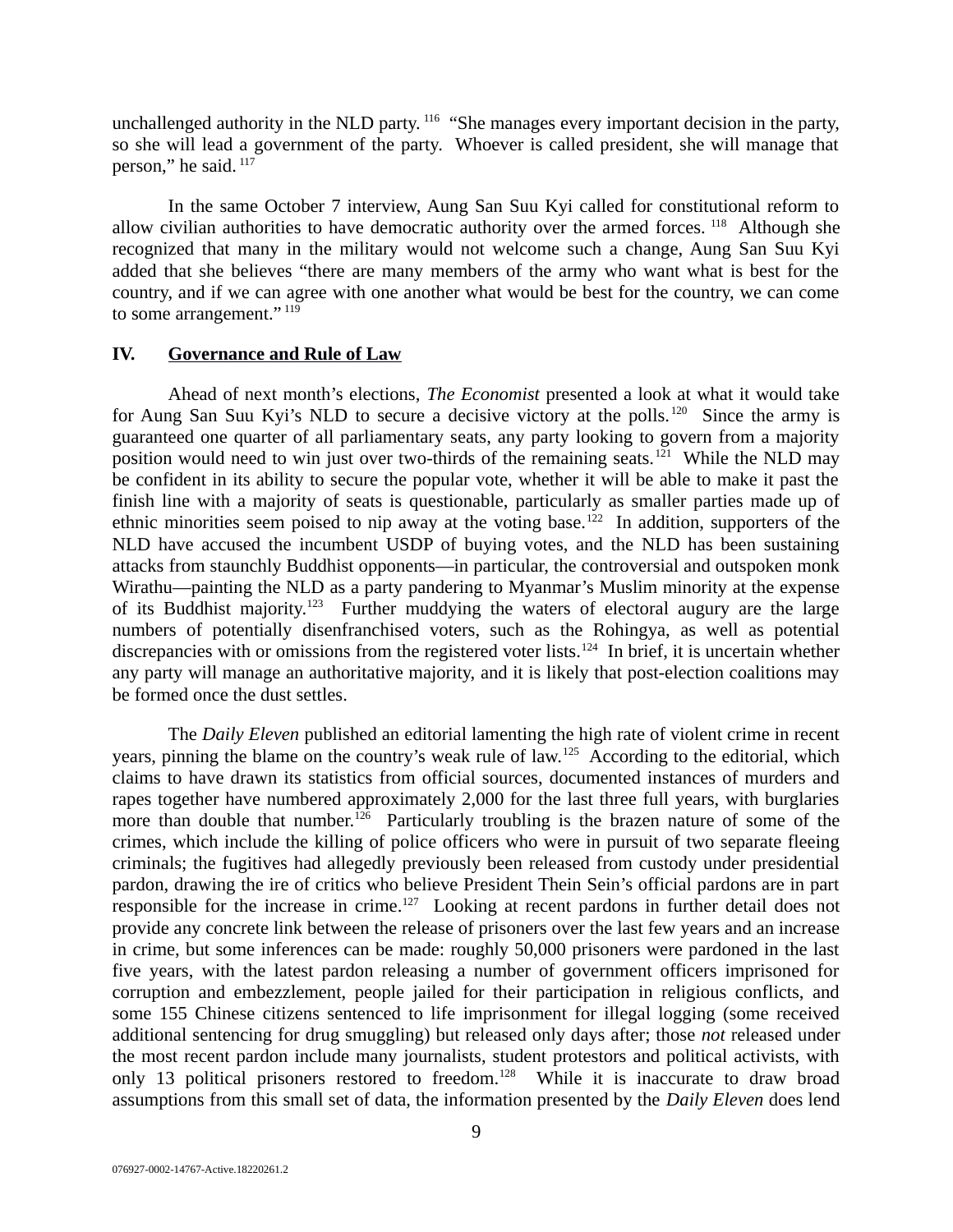support to President Thein Sein's critics' view that his pardons have tended to favor criminals over political prisoners.<sup>129</sup>

## <span id="page-9-2"></span>**V. Political Prisoners**

On October 8, Amnesty International urged Myanmar to release nearly 100 prisoners of conscience ahead of the November election, accusing the country of returning to "old ways" of repression.<sup>130</sup> In the October 8 report, Amnesty International claimed that there are at least 91 prisoners of conscience currently behind bars in Myanmar.<sup>131</sup> Laura Haigh, Amnesty International's Myanmar Researcher, issued a statement saying that "authorities have intensified a chilling crackdown on freedom of expression over the past year," including a violent response in March to a student protest demanding changes to an education bill, which has raised fears of a return to the tactics of suppression used under military rule. <sup>132</sup> The rights group urged the immediate release of these prisoners, including dozens of student protesters still detained for trial near the central town of Letpadan.<sup>133</sup>

The students detained for trial in Letpadan joined in the calls for their own release, holding posters at their trial demanding the release of all political prisoners before October 15.<sup>134</sup> Since their arrest in March, there has been over 20 trial sessions for the detained students, with no signs of their imminent release.<sup>135</sup> A representative from the All Burma Federation of Student Unions stated that "The legs and feet of this country are being cut off as the government imprisons activists working to improve the country. The government should not detain those making sacrifices to the nation, including political activists. There shouldn't be political prisoners. I support the demand for the release of all political prisoners." <sup>136</sup>

## **VI. Economic Development**

## <span id="page-9-1"></span><span id="page-9-0"></span>**A. Developments in the Legal Framework of Economic Development**

In a recent interview with *The Wall Street Journal*, Deputy Finance Minister Maung Maung Thein revealed that the Yangon Stock Exchange will begin trading in early December.<sup>137</sup> The exchange, which is a joint venture among Myanmar Economic Bank, the Daiwa Securities Group, and the Japan Exchange Group, had been expected to open in October, but was delayed due to the national elections slated for November  $8.^{138}$  Maung Maung Thein expressed confidence that the December launch would not be delayed, regardless of which party prevails in the elections.<sup>139</sup> As for listings, the Finance Ministry will soon announce which companies will initially be listed on the exchange (approximately 10 companies are expected to make the cut) and their scheduled initial public offering dates; approximately 200 companies are currently being reviewed, with those selected for listing expected to come from the power generation, transportation, and agriculture industries.<sup>140</sup>

In our February report, we noted that Myanmar was in the process of combining two investment laws—the Myanmar Citizens Investment Law (enacted in July 2013) and the Foreign Investment Law (enacted in November 2012)—into a single law known as "The Investment Law of the Republic of the Union of Myanmar," which The World Bank's International Finance Corporation said would help level the playing field for both local and foreign investors.<sup>141</sup>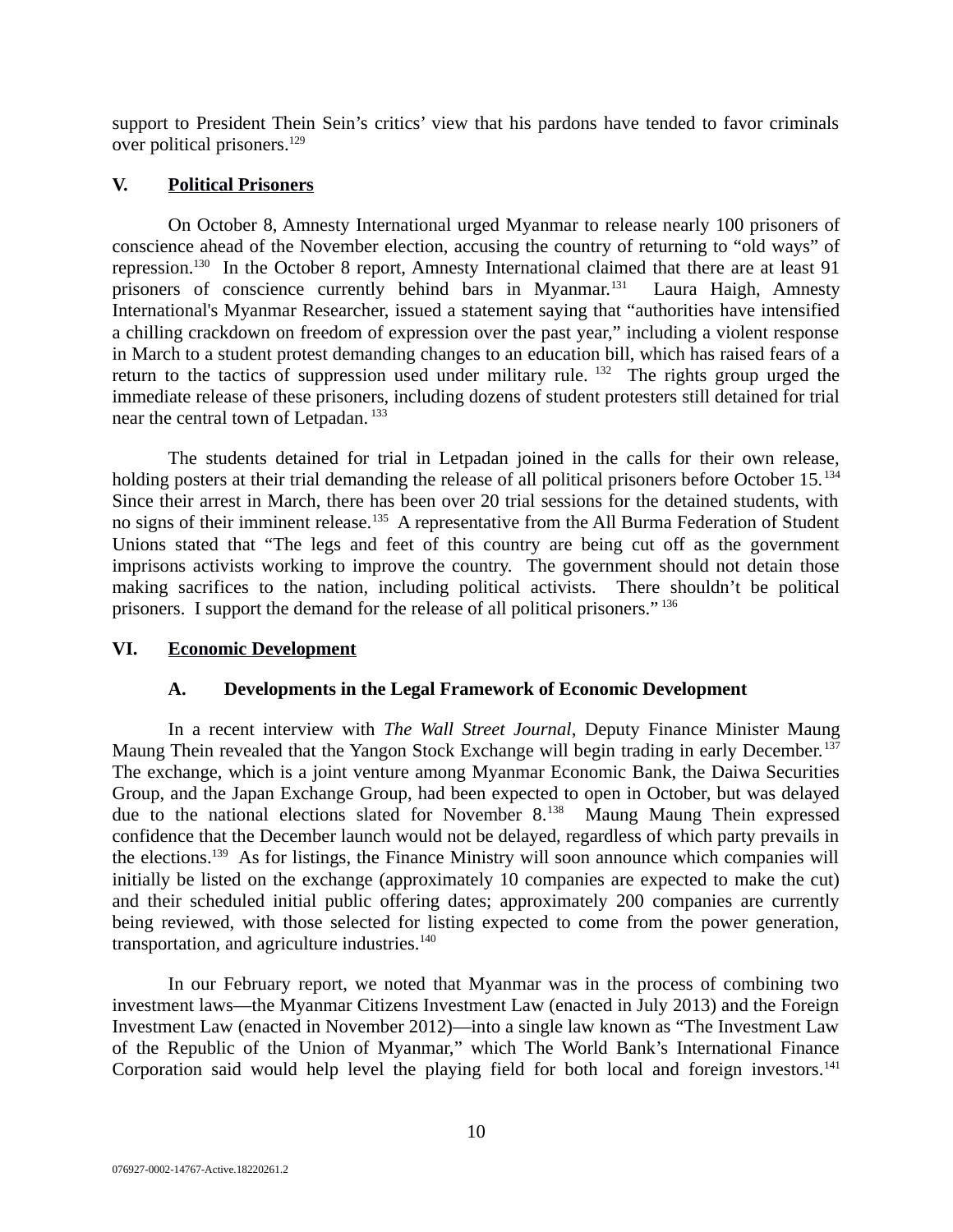Maung Maung Thein also noted in the same interview that he expects the legislation to be passed by Parliament "in the early part of next year."<sup>142</sup>

# <span id="page-10-3"></span>**B. Developments in Foreign Investment and Economic Development Projects**

On October 8, the EU Myanmar Trade Development Programme ("TDP") was established. The TDP will support reforms in furtherance of Myanmar returning to the global trade market.<sup>143</sup> Its initial focus will be on improvements in food and consumer product protection laws and modernizing trade infrastructure.<sup>144</sup> More specifically, it will consist of a three-year technical assistance program that will run until December 2017, with its budget being co-funded by the European Union and Germany.<sup>145</sup>

Foreign direct investment in Myanmar is increasingly in a "wait-and-see" and "hiatus" mode as the national elections near according to various reports, including from the World Bank.<sup>146</sup> A report from the World Bank warned that economic growth was dependent on maintaining progress with broader macroeconomic reforms, including modernizing business and banking laws and improving public debt management, among other things.<sup>147</sup>

# <span id="page-10-2"></span>**C. Land Seizures**

It was revealed this month that President Thein Sein established a model farm—one of his favorite retreats—by purchasing land from locals at above market value, but under apparent threat of confiscation if they did not agree to sell.<sup>148</sup> Weeks before President Thein Sein assumed office, he began establishing a model farm in Nay Pyi Taw.<sup>149</sup> Local farmers described visits from government officials asking to purchase their land without revealing what it would be used for.<sup>150</sup> One farmer refused to sell, even though the price was fair and officials said he could refuse, but some time later he noticed people in his fields with surveying equipment.<sup>151</sup> This farmer believed that the land would be seized anyway, only then he would get nothing, so he agreed to sell that evening.<sup>152</sup> Other land owners told similar stories—persistent visits from officials that made them believe there was little choice but to sell.<sup>153</sup> The farm was launched as a multi-purpose model farm using mechanization and modern agricultural methods, and doubles as a retreat and hosting location for the President's political guests.<sup>154</sup>

Physicians for Human Rights released a report on forced displacements in Shan State, Myanmar.<sup>155</sup> Authors of the report used an "epidemiological survey tool to assess the human rights, livelihood, and health impacts on communities displaced by the reservoir created by Paunglaung dam in southern Shan state."<sup>156</sup> The report concludes that these evictions did not conform to international standards, and that affected families often cannot grow or buy enough food, leading to declines in food security and increases in poverty levels and risk of disease.<sup>157</sup> Such indicators—related to livelihoods and food security—demonstrate the deleterious secondary effects of land confiscation when evictions do not conform to international standards.<sup>158</sup>

## **VII. Ethnic Violence**

# <span id="page-10-1"></span><span id="page-10-0"></span>**A. Peace Talks**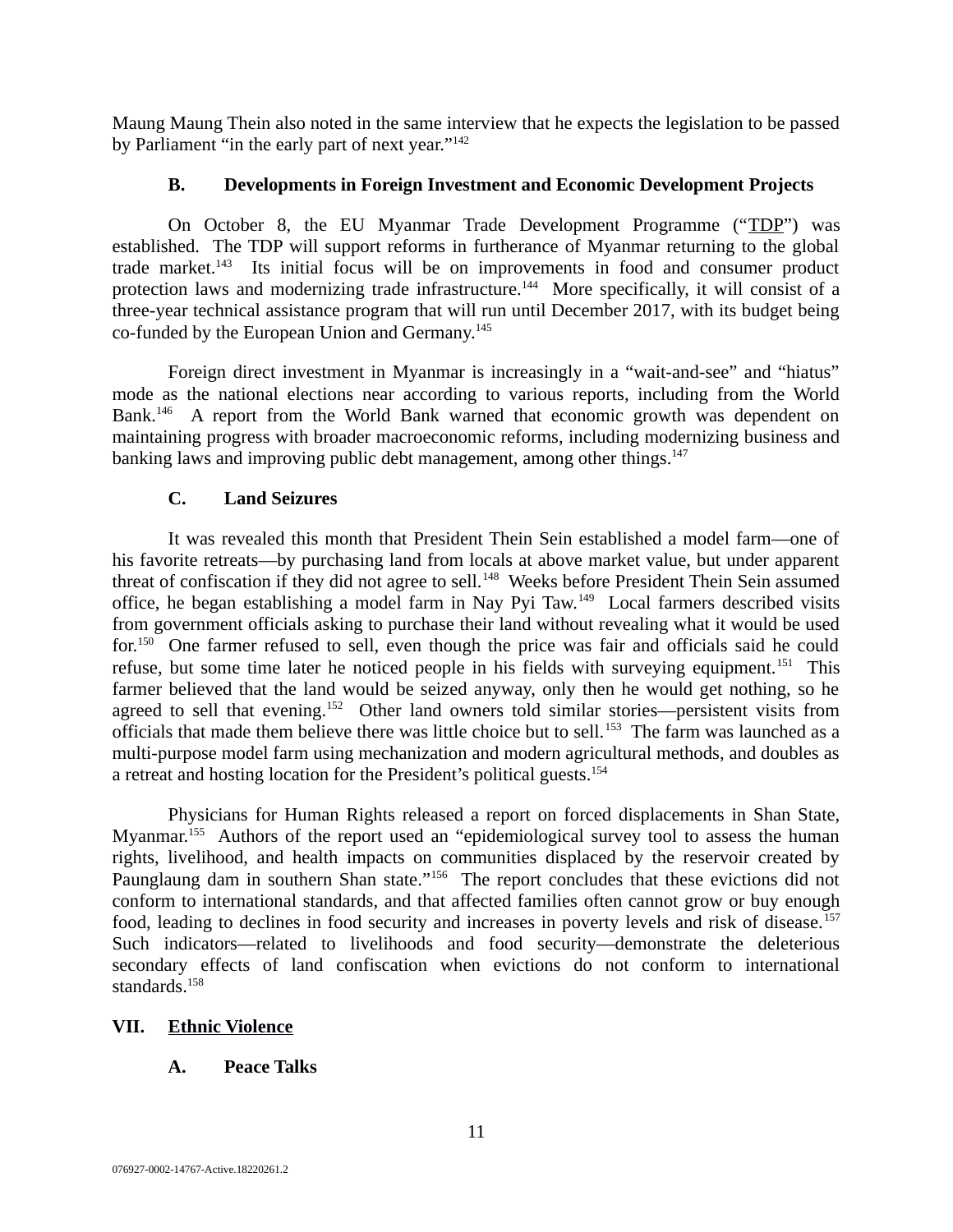On October 15, the government and eight armed ethnic groups signed a national ceasefire agreement.<sup>159</sup> Many armed ethnic groups did not sign the ceasefire agreement, leading some to lament that two years of negotiations had failed to deliver a truly nationwide pact.  $160$ Nevertheless, the agreement has been broadly hailed as an important step toward a wider peace settlement.<sup>161</sup> Speaking at a grand televised ceremony in Nay Pyi Taw attended by hundreds of dignitaries, officials and combatants, President Thein Sein said, "The nationwide ceasefire agreement is a historic gift from us to our generations of the future. $162$ 

The signatories to the peace pact included the Restoration Council of Shan State, the Karen National Union, the Democratic Karen Benevolent Army, the All Burma Students' Democratic Front, the Chin National Front, the Pa-Oh National Liberation Organization, the KNU/KNLA Peace Council and the Arakan Liberation Party. <sup>163</sup> President Thein Sein's government excluded three ethnic groups from the deal—the Myanmar National Democratic Alliance Army, the Arakan Army and the Ta'ang National Liberation Army ("TNLA")resulting in a boycott of the pact by a majority of armed organizations, including the country's two strongest: the Kachin Independence Army and the United Wa State Army. However, President Thein Sein expressed confidence that more groups would sign the document if it could be implemented successfully with the initial eight.<sup>164</sup>

The 12-page agreement goes beyond the bare parameters of a ceasefire pact to set out a broad vision of a federal Myanmar that it says will be democratic and secular, and guarantee equal rights to all citizens.<sup>165</sup> The agreement requires participants to identify a framework for future peace negotiations by December 14, 2015.<sup>166</sup> These peace talks must commence by January 13, 2016.<sup>167</sup> According to Mutu Say Poe, head of the Karen National Union, this next stage of political dialogue will face substantial challenges.<sup>168</sup>

#### <span id="page-11-0"></span>**B. Violence Between the Union Government and Ethnic Rebel Groups**

Despite the signing of the ceasefire agreement, the month of October was an exceptionally violent period for the Eastern states of Kayin, Shan and Kachin.<sup>169</sup> These states host the greatest number of the country's ethnic armed groups, only some of which had the opportunity to participate in the talks. $170$ 

The surge in violence has at times included participants to the ceasefire agreement. The Karen National Liberation Army, the armed wing of the Karen National Union which itself was a signatory to the national ceasefire agreement, reported clashes in October with Tatmadaw forces.<sup>171</sup>

In Shan State, where the majority of reports of violence have originated, various armed ethnic militias have seen different levels of violence.<sup>172</sup> The most intense attacks by government forces have been on areas controlled by the Shan State Army North ("SSA-N"), whose political wing, the Shan State Progress Party, declined to sign the national ceasefire agreement.<sup>173</sup>

In southern Shan State, where the Shan State Army South ("SSA-S") holds power with the Restoration Council of Shan State, a political wing that did sign the national ceasefire agreement, there has been little to no uptick in violence. However, SSA-S commander Lt. Gen. Yawd Serk has sworn that he would reconsider his commitment to the national ceasefire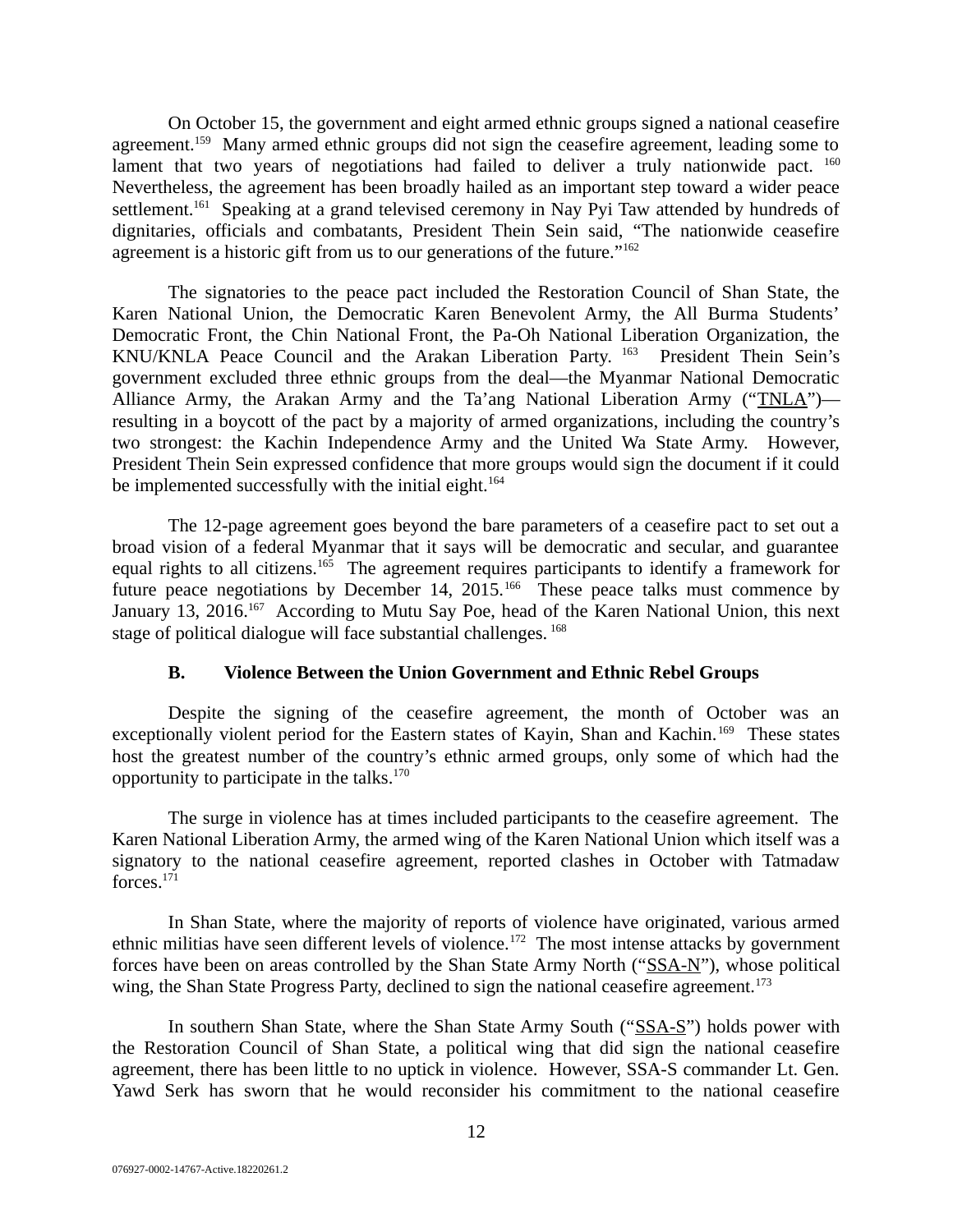agreement if "the government supports those who sign…but attacks the other groups who do not."<sup>174</sup> Similarly, Khun Myint Htun, chairman of the Pa-Oh National Liberation Organization, noted that while "clashes may decline [following the ceasefire agreement], it cannot be said they will stop entirely."<sup>175</sup>

In northern Shan State, specific attacks on SSA-N included the shelling of SSA-N headquarters in Wan Hai, Kesi Township and nearby Kyethi Township.<sup>176</sup> A roadside bomb exploded in northern Shan State on October 21, injuring four in a town near the fighting.  $177$ Some reports indicate that the Tatmadaw and SSA-N have clashed 15 times in October, <sup>178</sup> while Myanmar's state newspaper, The Global New Light of Myanmar, has itself acknowledged 37 clashes with SSA-N forces in the period from October 6 to 19.<sup>179</sup>

Noting the comparative calm in southern Shan State, a Shan spokesman suggested that the violence, in combination with government's selective invitations for peace talks, indicates a "divide and rule tactic" intended to "temporarily pacify some ethnic armies while crushing others."<sup>180</sup> Commentary by scholars on the region substantiates this suspicion.<sup>181</sup>

Like the SSA-N, the TNLA has also reported increased violence in the past month by the Tatmadaw. TNLA general secretary Tar Bone Kyaw reported clashes at Nansang, Mongmit, and Kutkai townships.<sup>182</sup> He further noted that the TNLA's non-participation in peace talks was not their decision but resulted from intentional exclusion by the central government negotiators.<sup>183</sup>

Early in October, two party members of the ethnic Shan political Tai-Leng Development Party ("TLDP") were killed in separate shootings in Kachin state.<sup>184</sup> TLDP officials accused the Kachin Independence Army of orchestrating these assassinations.<sup>185</sup>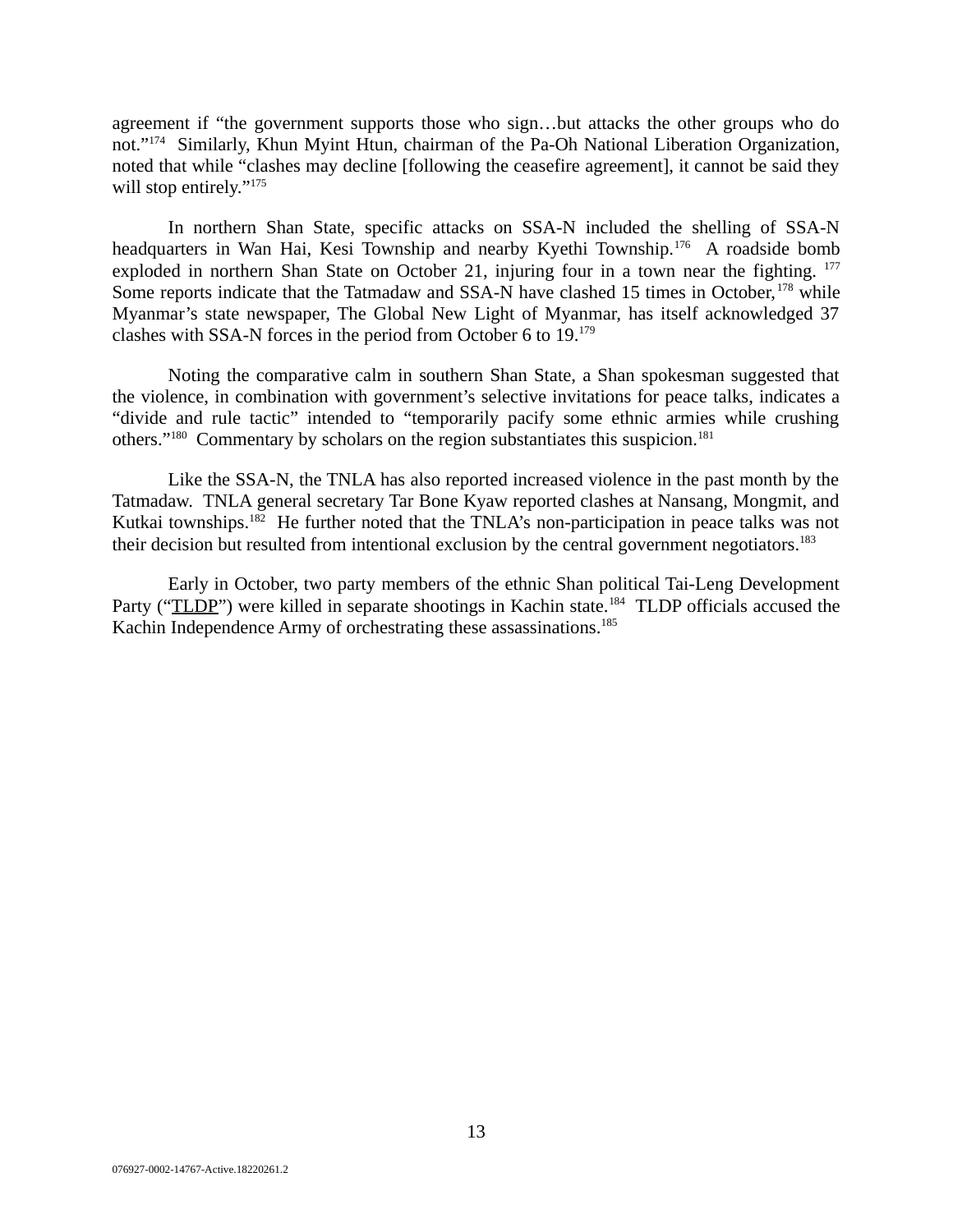- 1 The Irrawaddy, October 23, 2015, [http://www.irrawaddy.org/election/news/breaking-nov-8-election-to-be-held-on-schedule-uec](http://www.irrawaddy.org/election/news/breaking-nov-8-election-to-be-held-on-schedule-uec-says)[says](http://www.irrawaddy.org/election/news/breaking-nov-8-election-to-be-held-on-schedule-uec-says)
- 2 *Id.*
- 3 *Id.*
- 4 Wall Street Journal, October 13, 2015: [http://www.wsj.com/articles/myanmar-weighs-postponing-elections-amid-flooding-](http://www.wsj.com/articles/myanmar-weighs-postponing-elections-amid-flooding-1444729899)[1444729899.](http://www.wsj.com/articles/myanmar-weighs-postponing-elections-amid-flooding-1444729899)
- 5 The Irrawaddy, October 20, 2015,<http://www.irrawaddy.org/election/news/csos-question-poll-preparations-slam-unlawful-tactics> 6 *Id.*
- 7 *Id.*
- 8 *Id.*
- 9 The Myanmar Times, October 29, 2015, [http://www.mmtimes.com/index.php/national-news/mandalay-upper-myanmar/17264](http://www.mmtimes.com/index.php/national-news/mandalay-upper-myanmar/17264-nld-claims-voter-list-massively-inflated-in-key-battleground.html) [nld-claims-voter-list-massively-inflated-in-key-battleground.html](http://www.mmtimes.com/index.php/national-news/mandalay-upper-myanmar/17264-nld-claims-voter-list-massively-inflated-in-key-battleground.html)
- 10 *Id.*
- 11 *Id.*
- 12 Wall Street Journal, October 27, 2015: [http://www.wsj.com/articles/myanmar-voter-list-still-missing-thousands-of-names-](http://www.wsj.com/articles/myanmar-voter-list-still-missing-thousands-of-names-1445939931)[1445939931.](http://www.wsj.com/articles/myanmar-voter-list-still-missing-thousands-of-names-1445939931)
- 13 The Myanmar Times, October 29, 2015, [http://www.mmtimes.com/index.php/national-news/17257-elections-officially-begin](http://www.mmtimes.com/index.php/national-news/17257-elections-officially-begin-with-early-votes.html)[with-early-votes.html](http://www.mmtimes.com/index.php/national-news/17257-elections-officially-begin-with-early-votes.html)
- 14 *Id*.
- 15 *Id*.
- 16 *Id*.
- 17 *Id*. 18 *Id.*
- 19 *Id*.
- 
- 20 Channel NewsAsia, October 30, 2015:<http://www.channelnewsasia.com/news/asiapacific/myanmar-s-upcoming/2227230.html> 21 The Irrawaddy, October 27, 2015,<http://www.irrawaddy.org/election/news/elections-nixed-across-additional-swath-of-shan-state> 22 *Id.*
- 23 *Id.*
- 24 *Id.*

#### 25 The Irrawaddy, October 13, 2015, htt://www.irrawaddy.org/election/news/newcomer-to-party-politics-pusphes-voting-rights-for[monks](http://www.irrawaddy.org/election/news/newcomer-to-party-politics-pushes-voting-rights-for-monks)

- 26 *Id.*
- 27 *Id.*
- 28 *Id.* 29 *Id.*
- 30 *Id.*
- 31 *Id.*
- 32 *Id.*
- 33 *Id.*
- 34 The Irrawaddy, October 30, 2015: [http://www.irrawaddy.org/election/news/burma-has-changed-enough-thein-sein-says.](http://www.irrawaddy.org/election/news/burma-has-changed-enough-thein-sein-says)
- 35 *Id.*
- 36 *Id.*
- 37 *Id.*
- 38 *Id.* 39 *Id.*
- 
- 40 The Irrawaddy, October 21, 2015: [http://www.irrawaddy.org/election/news/vote-for-correct-candidates-says-military-chief.](http://www.irrawaddy.org/election/news/vote-for-correct-candidates-says-military-chief)
- 41 *Id.*
- 42 The Guardian, October 16, 2015: [http://www.theguardian.com/world/2015/oct/16/myanmar-election-aung-san-suu-kyi-rakhine](http://www.theguardian.com/world/2015/oct/16/myanmar-election-aung-san-suu-kyi-rakhine-state-campaign)[state-campaign.](http://www.theguardian.com/world/2015/oct/16/myanmar-election-aung-san-suu-kyi-rakhine-state-campaign)
- 43 *Id.*
- 44 *Id.*
- 45 Reuters, October 27, 2015: [http://www.reuters.com/article/2015/10/27/us-myanmar-election-shwemann-](http://www.reuters.com/article/2015/10/27/us-myanmar-election-shwemann-idUSKCN0SL2YL20151027#8J6hcZDr57tmVjvO.97)
- [idUSKCN0SL2YL20151027#8J6hcZDr57tmVjvO.97.](http://www.reuters.com/article/2015/10/27/us-myanmar-election-shwemann-idUSKCN0SL2YL20151027#8J6hcZDr57tmVjvO.97)
- 46 *Id.*
- 47 The Myanmar Times, October 30, 2015, [http://www.mmtimes.com/index.php/national-news/17292-un-rights-envoy-raises](http://www.mmtimes.com/index.php/national-news/17292-un-rights-envoy-raises-election-credibility-fears.html)[election-credibility-fears.html](http://www.mmtimes.com/index.php/national-news/17292-un-rights-envoy-raises-election-credibility-fears.html)
- 48 The Myanmar Times, October 30, 2015, [http://www.mmtimes.com/index.php/national-news/17292-un-rights-envoy-raises](http://www.mmtimes.com/index.php/national-news/17292-un-rights-envoy-raises-election-credibility-fears.html)[election-credibility-fears.html](http://www.mmtimes.com/index.php/national-news/17292-un-rights-envoy-raises-election-credibility-fears.html)

- 50 *Id.*
- 51 *Id.* 52 *Id.*
- 53 *Id.*
- 54 The Irrawaddy, October 20, 2015, [http://www.irrawaddy.org/election/news/obama-aide-wraps-burma-visit-airing-election-hopes](http://www.irrawaddy.org/election/news/obama-aide-wraps-burma-visit-airing-election-hopes-conceding-flaws)[conceding-flaws](http://www.irrawaddy.org/election/news/obama-aide-wraps-burma-visit-airing-election-hopes-conceding-flaws)
- 55 *Id.*
- 56 *Id.*
- 57 The Irrawaddy, October 28, 2015, [http://www.irrawaddy.org/election/news/us-based-observation-mission-finds-flaws-ahead-of](http://www.irrawaddy.org/election/news/us-based-observation-mission-finds-flaws-ahead-of-poll)[poll](http://www.irrawaddy.org/election/news/us-based-observation-mission-finds-flaws-ahead-of-poll)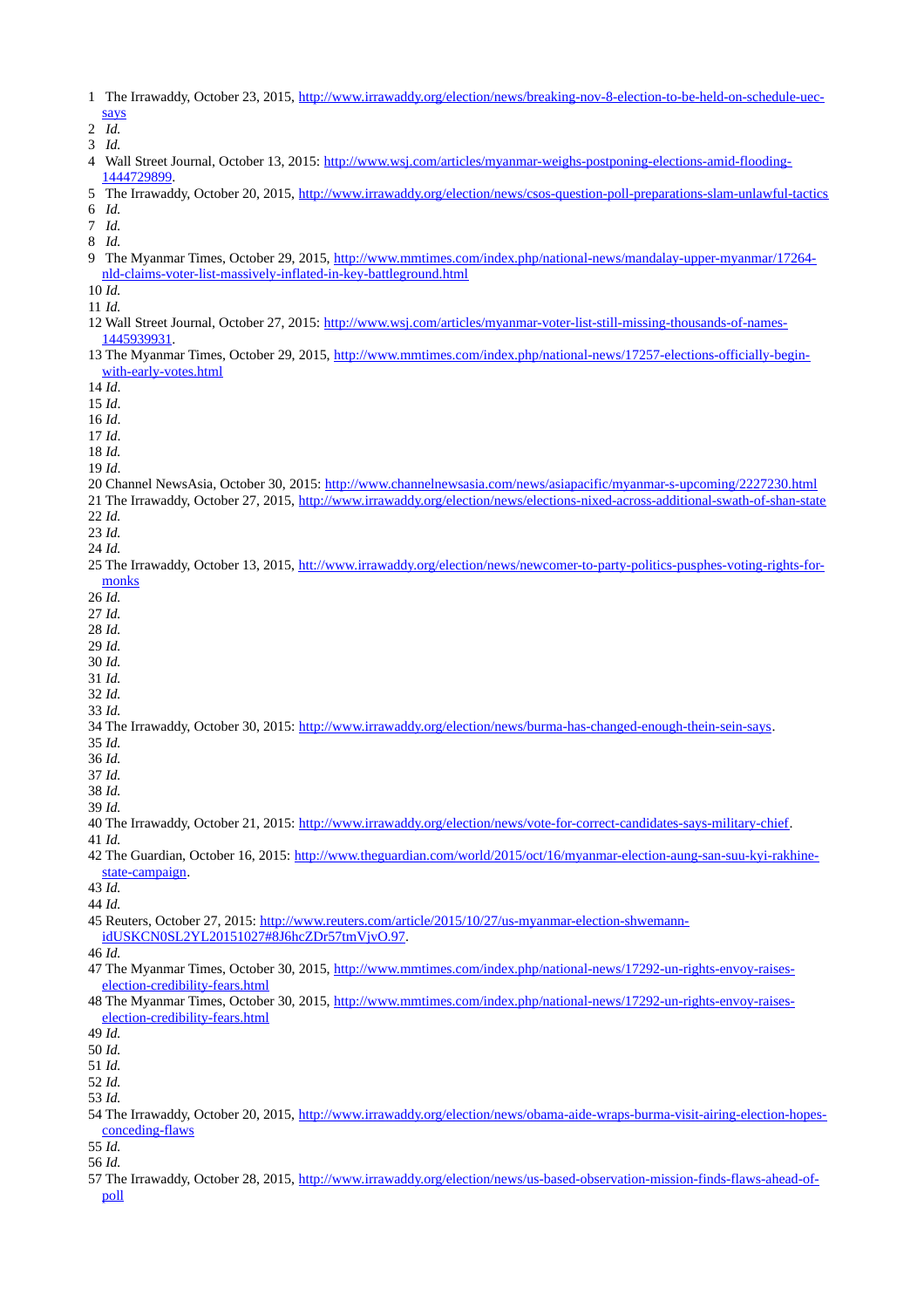58 The Carter Center, October 27, 2015, [http://www.cartercenter.org/resources/pdfs/news/peace\\_publications/election\\_reports/myanmar-pre-election-102715.pdf.](http://www.cartercenter.org/resources/pdfs/news/peace_publications/election_reports/myanmar-pre-election-102715.pdf) 59 *Id.* 60 *Id.* 61 *Id.* 62 *Id.* 63 *Id.* 64 The Irrawaddy, October 30, 2015, [http://www.irrawaddy.org/election/news/nld-candidate-members-injured-in-violent-attack-in](http://www.irrawaddy.org/election/news/nld-candidate-members-injured-in-violent-attack-in-rangoon)[rangoon.](http://www.irrawaddy.org/election/news/nld-candidate-members-injured-in-violent-attack-in-rangoon) 65 *Id.* 66 The Irrawaddy, October 28, 2015, [http://www.irrawaddy.org/election/news/us-based-observation-mission-finds-flaws-ahead-of](http://www.irrawaddy.org/election/news/us-based-observation-mission-finds-flaws-ahead-of-poll)[poll.](http://www.irrawaddy.org/election/news/us-based-observation-mission-finds-flaws-ahead-of-poll) 67 *Id.* 68 *Id.* 69 *Id.* 70 *Id.* 71 *Id.* 72 The Irrawaddy, October 19, 2015: [http://www.irrawaddy.org/election/news/election-commission-warns-against-biased-reporting.](http://www.irrawaddy.org/election/news/election-commission-warns-against-biased-reporting) 73 *Id.* 74 The Irrawaddy, October 12, 2015: [http://www.irrawaddy.org/burma/hackers-hit-the-irrawaddys-burmese-website-with-false-news](http://www.irrawaddy.org/burma/hackers-hit-the-irrawaddys-burmese-website-with-false-news-story.html)[story.html.](http://www.irrawaddy.org/burma/hackers-hit-the-irrawaddys-burmese-website-with-false-news-story.html) 75 *Id.* 76 *Id.* 77 *Id.* 78 The Irrawaddy, October 29, 2015: [http://www.irrawaddy.org/burma/internet-freedom-stalls-after-prosecutions-govt](http://www.irrawaddy.org/burma/internet-freedom-stalls-after-prosecutions-govt-interference.html)[interference.html.](http://www.irrawaddy.org/burma/internet-freedom-stalls-after-prosecutions-govt-interference.html) 79 *Id.* 80 *Id.* 81 *Id.* 82 The Irrawaddy, October 13, 2015: [http://www.irrawaddy.org/burma/woman-faces-5-years-over-photo-likening-army-garb-to-suu](http://www.irrawaddy.org/burma/woman-faces-5-years-over-photo-likening-army-garb-to-suu-kyis-dress.html)[kyis-dress.html.](http://www.irrawaddy.org/burma/woman-faces-5-years-over-photo-likening-army-garb-to-suu-kyis-dress.html) 83 *Id.* 84 *Id.* 85 *Id.* 86 *Id.* 87 The Irrawaddy, October 27, 2015: [http://www.irrawaddy.org/burma/facebook-defamation-trial-deferred-no-bail.html.](http://www.irrawaddy.org/burma/facebook-defamation-trial-deferred-no-bail.html) 88 *Id.* 89 Muslim News, October 18, 2015: [http://www.muslimnews.co.uk/news/south-east-asia/myanmar-suu-kyi-warns-against-race](http://www.muslimnews.co.uk/news/south-east-asia/myanmar-suu-kyi-warns-against-race-religious-divisions/)[religious-divisions/](http://www.muslimnews.co.uk/news/south-east-asia/myanmar-suu-kyi-warns-against-race-religious-divisions/) 90 *Id.* 91 *Id.* 92 UNICEF Unite for Children Press Center, October 21, 2015: [http://www.unicef.org/media/media\\_85898.html](http://www.unicef.org/media/media_85898.html) 93 UNICEF Myanmar media: [http://www.unicef.org/myanmar/media\\_24781.html](http://www.unicef.org/myanmar/media_24781.html) 94 *Id.* 95 *Id.* 96 *Id.* 97 Foreign Policy, October 26, 2015: [http://foreignpolicy.com/2015/10/26/evidence-links-myanmar-government-monks-ethnic](http://foreignpolicy.com/2015/10/26/evidence-links-myanmar-government-monks-ethnic-cleansing-rohingya/)[cleansing-rohingya/](http://foreignpolicy.com/2015/10/26/evidence-links-myanmar-government-monks-ethnic-cleansing-rohingya/) 98 *Id.* 99 Mizzima, October 29, 2015: [http://mizzima.com/news-domestic/myanmar-govt-rejects-%E2%80%98strong-evidence](http://mizzima.com/news-domestic/myanmar-govt-rejects-%E2%80%98strong-evidence%E2%80%99-it-guilty-genocide) [%E2%80%99-it-guilty-genocide](http://mizzima.com/news-domestic/myanmar-govt-rejects-%E2%80%98strong-evidence%E2%80%99-it-guilty-genocide) 100 *Id.* 101 *Id.* 102 Associated Press, republished in Business Mirror, October 30, 2015: [http://www.businessmirror.com.ph/un-prober-urges](http://www.businessmirror.com.ph/un-prober-urges-myanmar-to-allow-muslims-to-vote/)[myanmar-to-allow-muslims-to-vote/](http://www.businessmirror.com.ph/un-prober-urges-myanmar-to-allow-muslims-to-vote/) 103 *Id.* 104 *Id.* 105 Global Witness October 23, 2015: https://www.globalwitness.org/reports/myanmarjade/ 106 *Id* 107 *Id* 108 *Id* 109 Myanmar Times, October 27, 2015: [http://www.mmtimes.com/index.php/national-news/mandalay-upper-myanmar/17210-usdp](http://www.mmtimes.com/index.php/national-news/mandalay-upper-myanmar/17210-usdp-the-party-of-reform-self-sacrifice-speaker.html)[the-party-of-reform-self-sacrifice-speaker.html.](http://www.mmtimes.com/index.php/national-news/mandalay-upper-myanmar/17210-usdp-the-party-of-reform-self-sacrifice-speaker.html) 110 *Id.*  111 *Id.*  112 Myanmar Times, October 9, 2015: [http://www.mmtimes.com/index.php/national-news/16912-nld-leadership-ambitions-trigger](http://www.mmtimes.com/index.php/national-news/16912-nld-leadership-ambitions-trigger-debate.html)[debate.html.](http://www.mmtimes.com/index.php/national-news/16912-nld-leadership-ambitions-trigger-debate.html) 113 *Id.*  114 *Id.*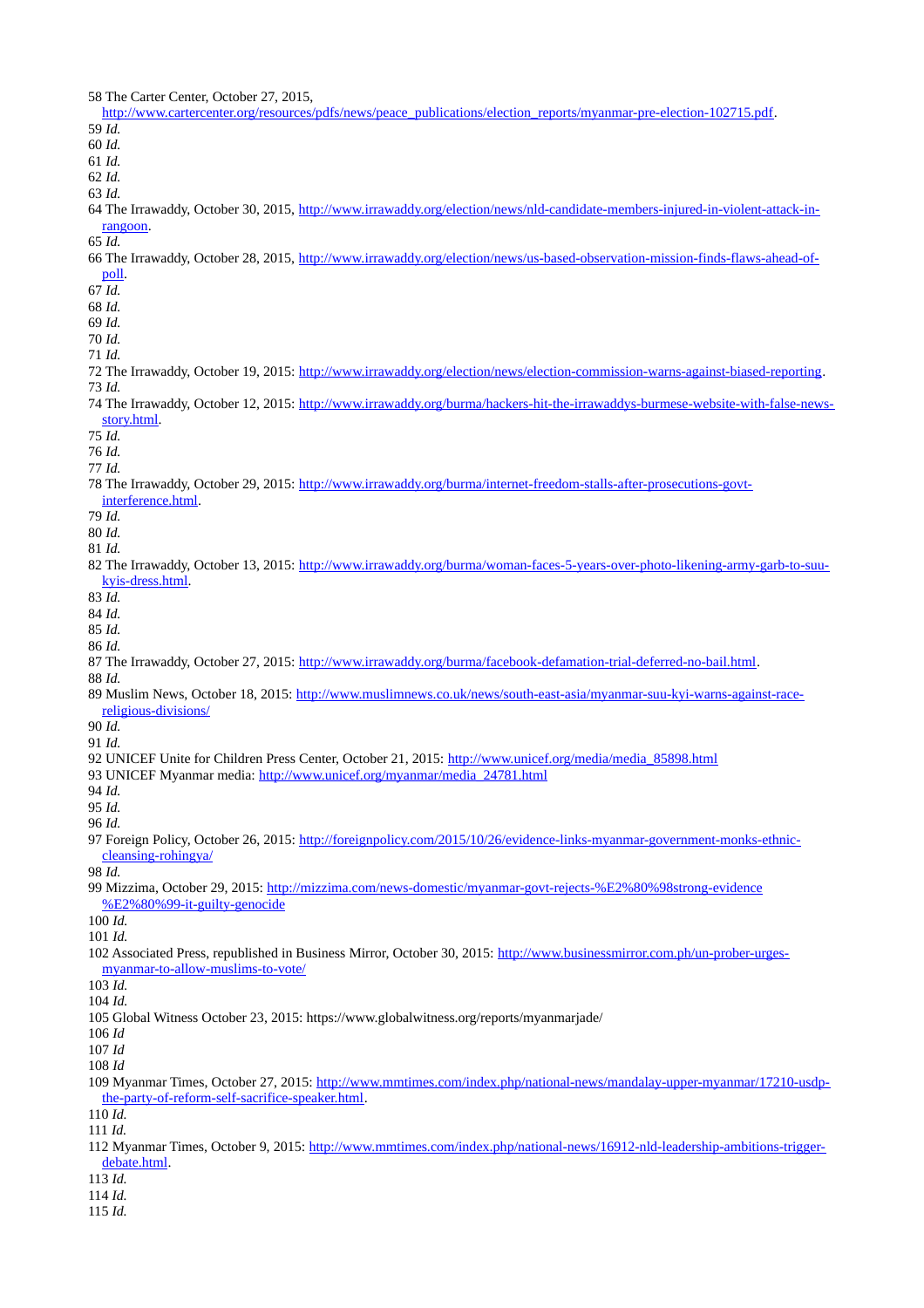116 *Id.* 

117 *Id.* 

118 *Id.* 

119 *Id.* 

- 120 The Economist, October 3, 2015: [http://www.economist.com/news/asia/21670078-campaign-takes-shape-fragile-young](http://www.economist.com/news/asia/21670078-campaign-takes-shape-fragile-young-democracy-divided-we-stand)[democracy-divided-we-stand.](http://www.economist.com/news/asia/21670078-campaign-takes-shape-fragile-young-democracy-divided-we-stand)
- 121 *Id*.
- 122 *Id*.
- 123 *Id*.
- 124 *Id*.
- 125 Eleven Myanmar, October 2015: [http://www.elevenmyanmar.com/editorial/crimes-%E2%80%93-threat-rule-law.](http://www.elevenmyanmar.com/editorial/crimes-%E2%80%93-threat-rule-law)
- 126 *Id*.
- 127 *Id*.
- 128 Eleven Myanmar, October 26, 2015: [http://www.elevenmyanmar.com/opinion/talking-about-judiciary-and-rule-law.](http://www.elevenmyanmar.com/opinion/talking-about-judiciary-and-rule-law)
- 129 Eleven Myanmar, October 26, 2015: [http://www.elevenmyanmar.com/opinion/talking-about-judiciary-and-rule-law.](http://www.elevenmyanmar.com/opinion/talking-about-judiciary-and-rule-law)
- 130 Bangkok Post, October 8, 2015: [http://www.bangkokpost.com/news/asia/723296/amnesty-myanmar-holds-90-political](http://www.bangkokpost.com/news/asia/723296/amnesty-myanmar-holds-90-political-prisoners-before-polls)[prisoners-before-polls.](http://www.bangkokpost.com/news/asia/723296/amnesty-myanmar-holds-90-political-prisoners-before-polls)
- 131 *Id*.
- 132 *Id*.

133 *Id*.

- 134 Eleven Myanmar, October 7, 2015: [http://www.elevenmyanmar.com/politics/detained-students-demand-release-political](http://www.elevenmyanmar.com/politics/detained-students-demand-release-political-prisoners)[prisoners.](http://www.elevenmyanmar.com/politics/detained-students-demand-release-political-prisoners)
- 135 *Id.*
- 136 *Id.*
- 137 Wall Street Journal, October 13, 2015: [http://www.wsj.com/articles/myanmar-to-open-yangon-stock-exchange-in-early](http://www.wsj.com/articles/myanmar-to-open-yangon-stock-exchange-in-early-december-1444775353)[december-1444775353.](http://www.wsj.com/articles/myanmar-to-open-yangon-stock-exchange-in-early-december-1444775353)
- 138 *Id.*
- 139 *Id.*

140 *Id.* 

- 141 *See, e.g.*, Myanmar Eleven, March 9, 2015: [http://www.nationmultimedia.com/aec/Myanmar-kicks-off-investment-law](http://www.nationmultimedia.com/aec/Myanmar-kicks-off-investment-law-modernisation-30255535.html)[modernisation-30255535.html.](http://www.nationmultimedia.com/aec/Myanmar-kicks-off-investment-law-modernisation-30255535.html)
- 142 *See supra* note 137.
- 143 Mizzima, Oct. 6, 2015: [http://mizzima.com/development-news/eu-myanmar-trade-development-programme-launched.](http://mizzima.com/development-news/eu-myanmar-trade-development-programme-launched) 144 *Id.*
- 145 *Id.*
- 146 *See, e.g.*, Bangkok Post, October 5, 2015: [http://www.bangkokpost.com/news/asean/718144/keeping-the-fdi-spigot-flowing-in](http://www.bangkokpost.com/news/asean/718144/keeping-the-fdi-spigot-flowing-in-myanmar)[myanmar;](http://www.bangkokpost.com/news/asean/718144/keeping-the-fdi-spigot-flowing-in-myanmar) Myanmar Times, Oct. 12, 2015: [http://www.mmtimes.com/index.php/business/16931-economic-growth-to-pick-up](http://www.mmtimes.com/index.php/business/16931-economic-growth-to-pick-up-again-post-election-imf.html)[again-post-election-imf.html.](http://www.mmtimes.com/index.php/business/16931-economic-growth-to-pick-up-again-post-election-imf.html)
- 147 The Irrawaddy, October 5, 2015: [http://www.irrawaddy.org/business/world-bank-forecasts-drop-in-burmas-economic](http://www.irrawaddy.org/business/world-bank-forecasts-drop-in-burmas-economic-growth.html)[growth.html.](http://www.irrawaddy.org/business/world-bank-forecasts-drop-in-burmas-economic-growth.html)
- 148 Frontier Myanmar, October 27, 2015: [http://frontiermyanmar.net/en/the-presidents-model-farm.](http://frontiermyanmar.net/en/the-presidents-model-farm)
- 149 *Id.*
- 150 *Id.*
- 151 *Id.*
- 152 *Id.*
- 153 *Id.*

- 155 Relief Web, October 2015: [http://reliefweb.int/sites/reliefweb.int/files/resources/burma-shanstate-english-report-oct2015.pdf.](http://reliefweb.int/sites/reliefweb.int/files/resources/burma-shanstate-english-report-oct2015.pdf) 156 *Id.*
- 157 *Id.*
- 158 *Id.*
- 159 Myanmar Times, October 16, 2015: [http://www.mmtimes.com/index.php/national-news/17051-ceasefire-pact-is-historic-gift](http://www.mmtimes.com/index.php/national-news/17051-ceasefire-pact-is-historic-gift-president.html)[president.html.](http://www.mmtimes.com/index.php/national-news/17051-ceasefire-pact-is-historic-gift-president.html)
- 160 *Id*.
- 161 *Id*.
- 162 *Id*.
- 163 *Id*. 164 *Id*.
- 165 *Id*.
- 
- 166 The Irrawaddy, October 21, 2015: [http://www.irrawaddy.org/burma/ethnic-leaders-question-govt-commitment-to-dialogue.html.](http://www.irrawaddy.org/burma/ethnic-leaders-question-govt-commitment-to-dialogue.html) 167 *Id*.
- 168 *Id*.
- 169 The Irrawaddy, October 21, 2015: [http://www.irrawaddy.org/burma/bomb-blast-injures-four-as-clashes-continue-in-shan](http://www.irrawaddy.org/burma/bomb-blast-injures-four-as-clashes-continue-in-shan-state.html)[state.html;](http://www.irrawaddy.org/burma/bomb-blast-injures-four-as-clashes-continue-in-shan-state.html) The Irrawaddy, October 19, 2015: [http://www.irrawaddy.org/burma/nearly-3000-displaced-as-shan-state-offensive](http://www.irrawaddy.org/burma/nearly-3000-displaced-as-shan-state-offensive-continues.html)[continues.html.](http://www.irrawaddy.org/burma/nearly-3000-displaced-as-shan-state-offensive-continues.html)
- 170 The Irrawaddy, October 21, 2015: [http://www.irrawaddy.org/burma/ethnic-leaders-question-govt-commitment-to-dialogue.html.](http://www.irrawaddy.org/burma/ethnic-leaders-question-govt-commitment-to-dialogue.html)
- 171 The Irrawaddy, October 14, 2015: [http://www.irrawaddy.org/burma/in-advance-of-ceasefire-karen-rebels-call-for-govt-troop](http://www.irrawaddy.org/burma/in-advance-of-ceasefire-karen-rebels-call-for-govt-troop-withdrawal.html)[withdrawal.html.](http://www.irrawaddy.org/burma/in-advance-of-ceasefire-karen-rebels-call-for-govt-troop-withdrawal.html)
- 172 The Irrawaddy, October 27, 2015: [http://www.irrawaddy.org/burma/csos-implore-president-to-stop-war-in-shan-state.html.](http://www.irrawaddy.org/burma/csos-implore-president-to-stop-war-in-shan-state.html)